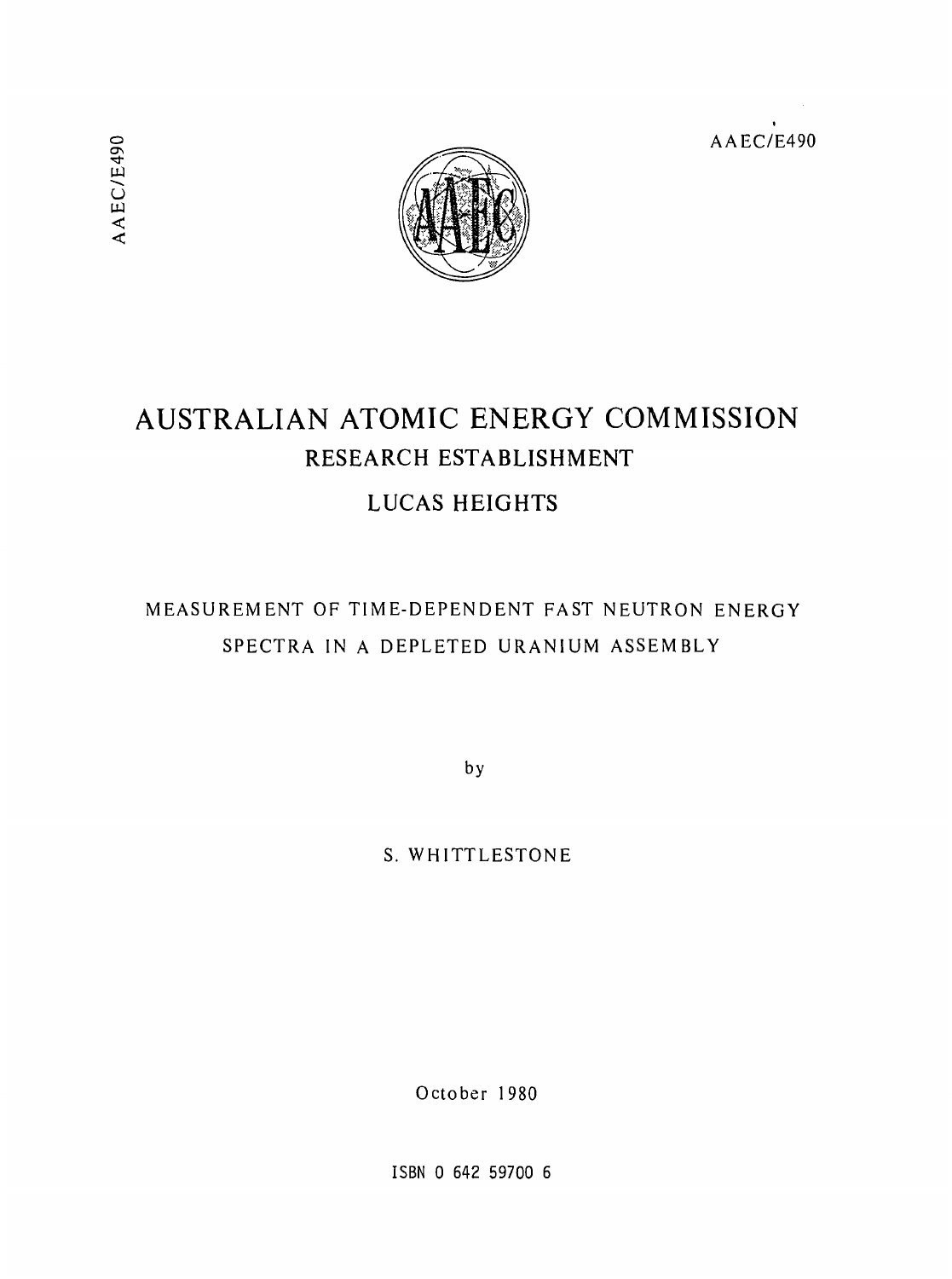## AUSTRALIAN ATOMIC ENERGY COMMISSION RESEARCH ESTABLISHGMENT LUCAS HEIGHTS

MEASUREMENT OF TIME-DEPENDENT FAST NEUTRON ENERGY SPECTRA IN A DEPLETED URANIUM ASSEMBLY

by

S. WHITTLESTONE

#### ABSTRACT

Time-dependent neutron energy spectra in the range 0.6 to 6.4 MeV have been measured in a depleted uranium assembly. By selecting windows in the time range 0.9 to 82 ns after the beam pulse, it was possible to observe the change of the neutron energy distributions from spectra of predominantly 4 to 6 MeV neutrons to spectra composed almost entirely of fission neutrons. The measured spectra were compared to a Monte Carlo calculation of the experiment using the ENDF/B-IV data file. At times and energies at which the calculation predicted a fission spectrum, the experiment agreed with the calculation, confirming the accuracy of the neutron spectroscopy system. However, the presence of discrepancies at other times and energies suggested that there are significant inconsistencies in the inelastic cross sections in the 1 to 6 MeV range.

(Continued)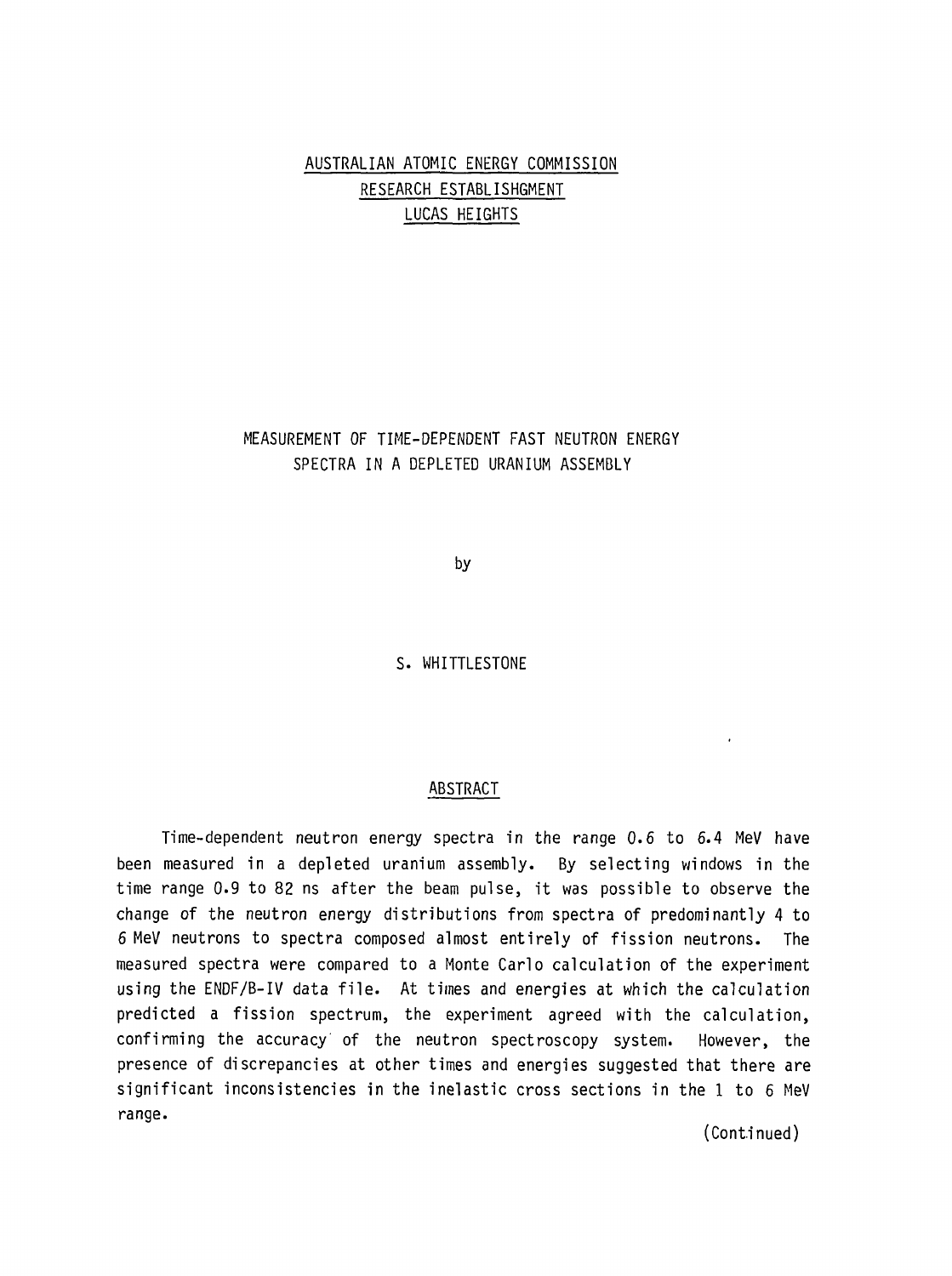The time response generated concurrently with the energy spectra was compared to the Monte Carlo calculation. From this comparison, and from examination of time spectra measured by other workers using  $^{235}$ U and  $^{237}$ Np fission detectors, it would appear that there are discrepancies in the ENDF/B-IV cross sections below 1 MeV. The predicted decay rates were too far below and too high above 0.8 MeV.

National Library of Australia card number and ISBN 0 642 59700 6

The following descriptors have been selected from the INIS Thesaurus to describe the subject content of this report for information retrieval purposes. For further details please refer to IAEA-INIS-12 (INIS: Manual for Indexing) and IAEA-INIS-13 (INIS: Thesaurus) published in Vienna by the International Atomic Energy Agency.

DEPLETED URANIUM; NEUTRON SPECTRA; MEV RANGE 01-10; TIME DEPENDENCE; ENERGY SPECTRA; URANIUM 238; INELASTIC SCATTERING; CROSS SECTIONS; FISSION NEUTRONS; NEUTRON SPECTROSCOPY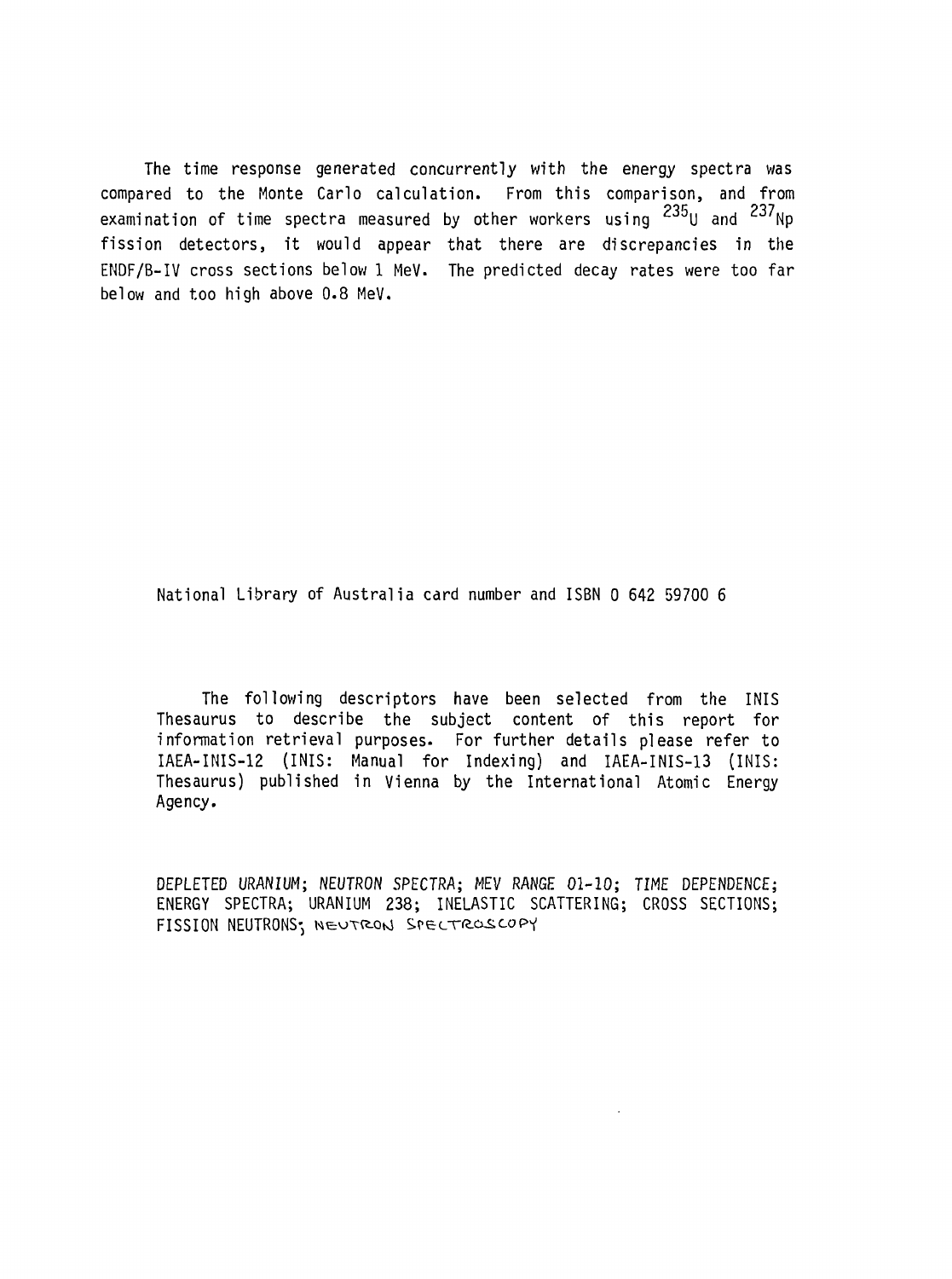#### CORRIGENDA

AAEC/E490 by S. Whittlestone

Abstract: In the penultimate line 'too far below' should read 'too low below'

Page 14: Cawley and Whittlestone [1980] ...... delete 'Submitted to'. Amend to Nucl. Instrum. Methods, 177:537.

Page 15: Rainbow [1980] ... insert 'Timedependen $\stackrel{235}{\sim}$  and  $\stackrel{237}{\sim}$ Np fission rates in a depleted uranium assembly.'

Page 15: Whittlestone [1980c] ... delete 'Submitted to'. Amend to Nucl. Instrum. Methods, 173:347.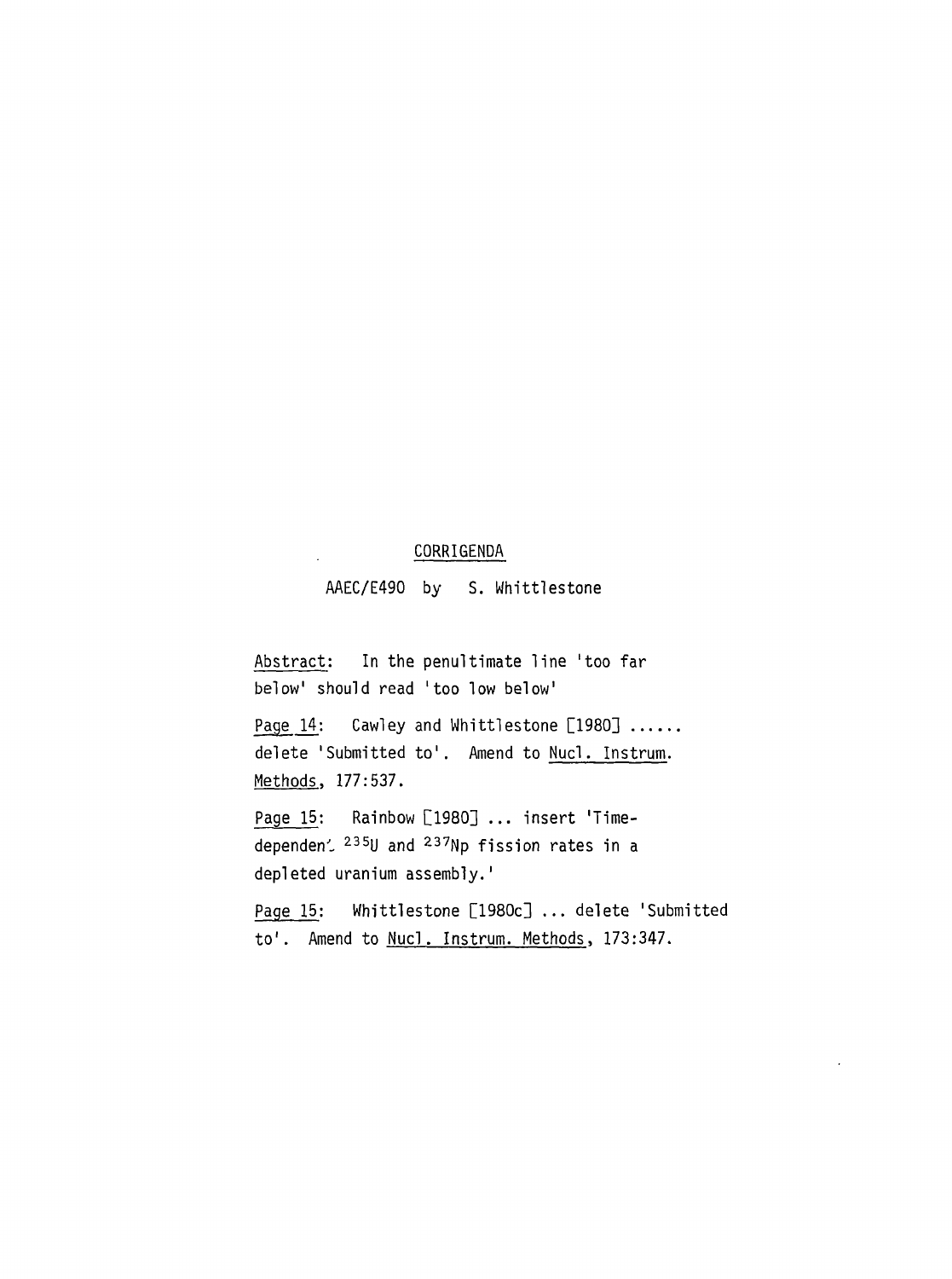### CONTENTS

| 1. | INTRODUCTION                                                                                                                                                                                                |                                                                             |             |  |  |  |  |  |  |  |
|----|-------------------------------------------------------------------------------------------------------------------------------------------------------------------------------------------------------------|-----------------------------------------------------------------------------|-------------|--|--|--|--|--|--|--|
| 2. |                                                                                                                                                                                                             | EXPERIMENTAL DESIGN                                                         | 3           |  |  |  |  |  |  |  |
| 3. | 3.1                                                                                                                                                                                                         | THE EXPERIMENTAL FACILITY<br>The Neutron Source<br>3.2 The Uranium Assembly | 5<br>5<br>5 |  |  |  |  |  |  |  |
| 4. | MEASUREMENT OF TIME-DEPENDENT NEUTRON ENERGY SPECTRA<br>4.1<br>Introduction<br>4.2 The Electronic System<br>4.3 Calibrations<br>4.4 The Experimental Data Collection System<br>4.5 The Spectrum Measurement |                                                                             |             |  |  |  |  |  |  |  |
| 5. | RESULTS AND DISCUSSION<br>Results<br>5.1<br>Comparison of Experiment with Calculation and Fission<br>5.2<br>Spectrum<br>Comparison with Fission Detector Measurements<br>5.3                                |                                                                             |             |  |  |  |  |  |  |  |
| 6. | <b>CONCLUSIONS</b>                                                                                                                                                                                          |                                                                             | 13          |  |  |  |  |  |  |  |
| 7. |                                                                                                                                                                                                             | ACKNOWLEDGEMENTS                                                            | 14          |  |  |  |  |  |  |  |
| 8. | <b>REFERENCES</b>                                                                                                                                                                                           |                                                                             | 14          |  |  |  |  |  |  |  |
|    |                                                                                                                                                                                                             | Table 1 Composition of Depleted Uranium Blocks                              | 17          |  |  |  |  |  |  |  |
|    | Table 2                                                                                                                                                                                                     | Specification of the Time-dependent Neutron Energy Spectrum<br>Measurement  |             |  |  |  |  |  |  |  |
|    | Table 3                                                                                                                                                                                                     | Energy Boundaries for Regrouped Neutron Energy Spectra                      | 19          |  |  |  |  |  |  |  |
|    | Figure 1 Group inelastic scattering cross sections for $^{235}$ U                                                                                                                                           |                                                                             |             |  |  |  |  |  |  |  |

(Continued)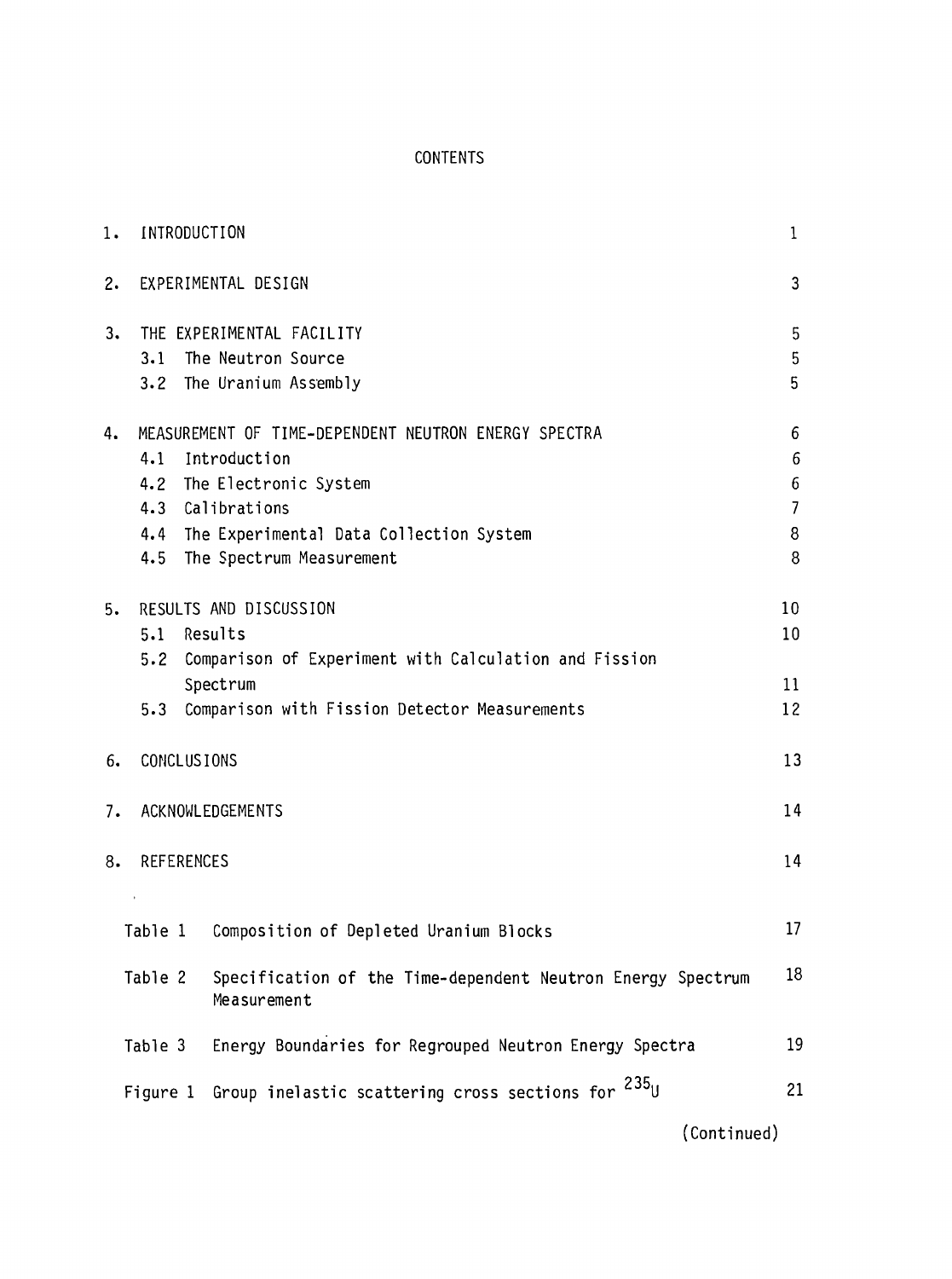## CONTENTS (Continued)

| Figure 2 The scintillator probe                                                                                           | 22              |
|---------------------------------------------------------------------------------------------------------------------------|-----------------|
| Figure 3 Schematic diagram of the uranium assembly and<br>some<br>associated facilities                                   | 23              |
| Figure 4 Schematic diagram of the time-dependent neutron energy<br>spectrum measurement system                            | 24              |
| Figure 5 Range and average % pile-up versus time after beam pulse                                                         | 25              |
| Figure 6 Time response of scintillation detector in uranium stack<br>calculated by Monte Carlo code                       | 25              |
| Figure 7 Typical beam pulse time responses. Time window 1 starts at<br>$8.9$ ns                                           | 26              |
| Figure 8 Original and regrouped neutron energy spectra from time<br>window at 12 ns                                       | 26              |
| Figure 9 Neutron energy spectra in uranium stack 1.9 to 12 ns after<br>the beam pulse peak                                | 27              |
| Figure 10 Neutron energy spectra in uranium stack 14 to 34.5 ns after<br>the beam pulse peak                              | 28              |
| Figure 11 Neutron energy spectra in uranium stack 39.6 to 77.2 ns<br>after the beam pulse peak                            | 29              |
| Figure 12 Comparison of experimental and theoretical neutron energy<br>spectrum shapes versus time after beam pulse peak  | 30              |
| Figure 13 Neutron energy above which spectrum matches fission spectrum<br>versus time after beam pulse peak               | 30 <sub>1</sub> |
| Figure 14 The relative efficiencies (a) and time spectra (b) of three<br>detectors. Normalisation of all curves arbitrary | 31              |
| Appendix A Listing of FOCAL Program 'Walk'                                                                                | 33              |
| Appendix B The Time-dependent Neutron Energy Spectra                                                                      | 35              |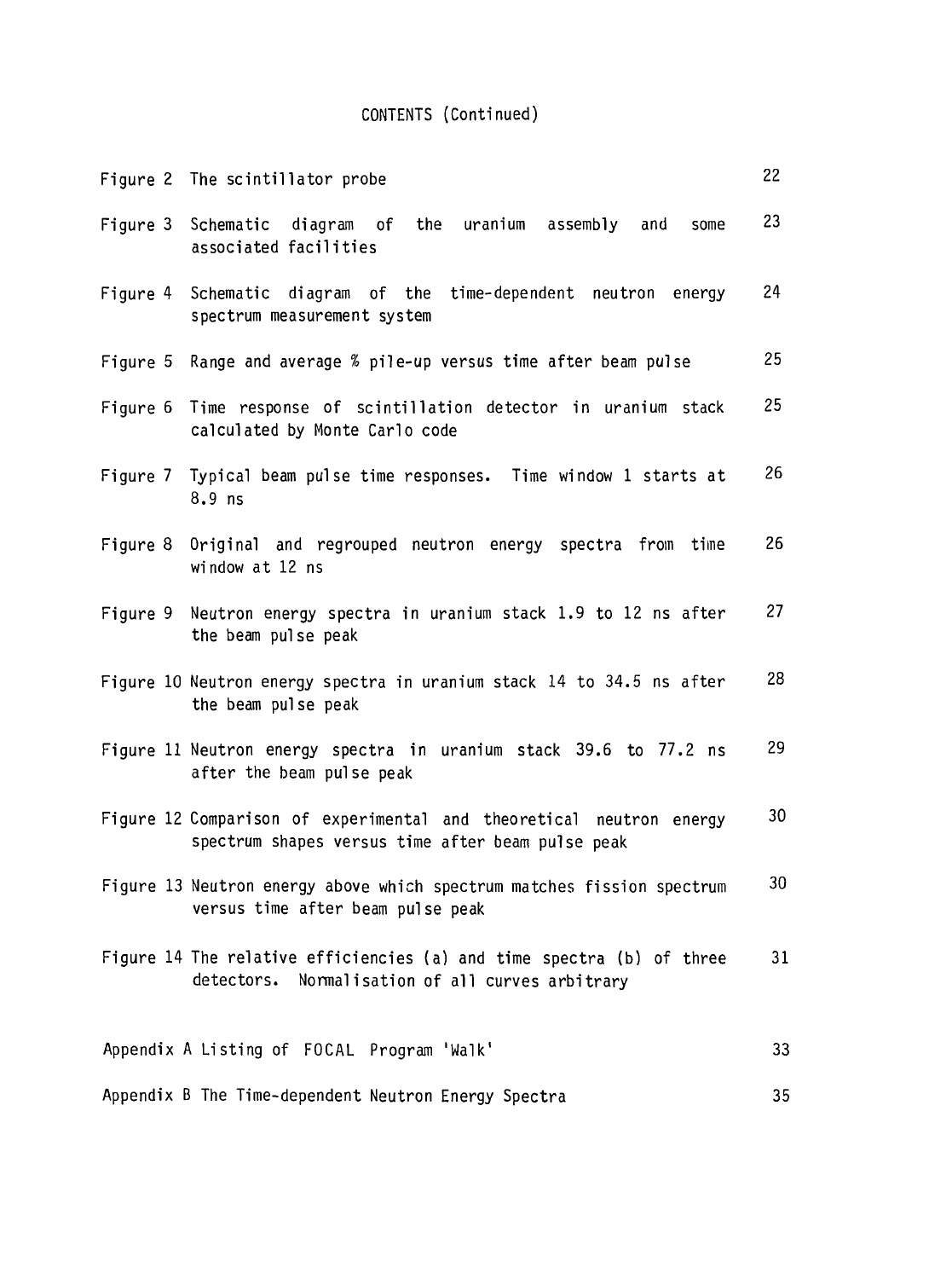#### 1. INTRODUCTION

Fast reactors have operated successfully since 1952 and their technical feasibility is not in doubt. Their commercial acceptance will depend largely on their safety, reliability and economics. The economics in particular requires accurate quantitative prediction of the fast reactor's performance. The core and shield designs, and fuel management strategies demand an ability to calculate the neutronics of the system accurately. Most of the quantities required (power distribution, critical mass, breeding ratio, fuel burn-up and safety margins) are a function of the neutron spectrum which characterises the reactor. Numerical solution of the transport theory equations provides a reasonably accurate estimate of the spectrum provided that accurate neutron cross sections are available as input. Although significant improvements to the cross sections have generally been made, this has not been the case for **poo** the inelastic scattering cross section of "YOL This cross section is a major influence in determining the fast reactor spectrum and accurate microscopic or **poo** differential measurements are difficult because of the presence of  $\mathsf{^{123}U}$ **poo** fission events. Lrrors in the inelastic scattering cross section of  $\mathsf{I}^\mathsf{revU}$  are thought to be in the range of 10 to 50 per cent [W. Gemmell, AAEC private communication].

Although claims have been made stressing the high economic costs of such uncertainties in the input data [Greebler et al. 1970], the practical realities are not so harsh because several fuel enrichments are generally used. Slight changes in the proportion of core allocated to a given enrichment and optimisation of fuel management substantially reduce the economic penalty. This is not to deny that uncertainties are undesirable and ways have to be examined of reducing them. Simple integral, homogeneous experiments can be designed which highlight spectrum-weighted, cross-sectional quantities and hence provide an upper limit to the uncertainties. These experiments are extremely valuable in clarifying the issues and the errors and in emphasising those areas in which greater accuracy is required.

The integral experiments used for testing data or calculational methods fall into three groups. One group measures stationary, or time-averaged, neutron spectra with spectrometers such as  $3$ He or proton recoil [Bluhm et al. 1974] or, with coarser resolution, using threshold foils [Kabir and Cooper 1972]. Other experiments in this group, which involve pulsing the test assembly with an intense source and separating out the energies by time-offlight, have the advantage of inherent accuracy of time-of-flight techniques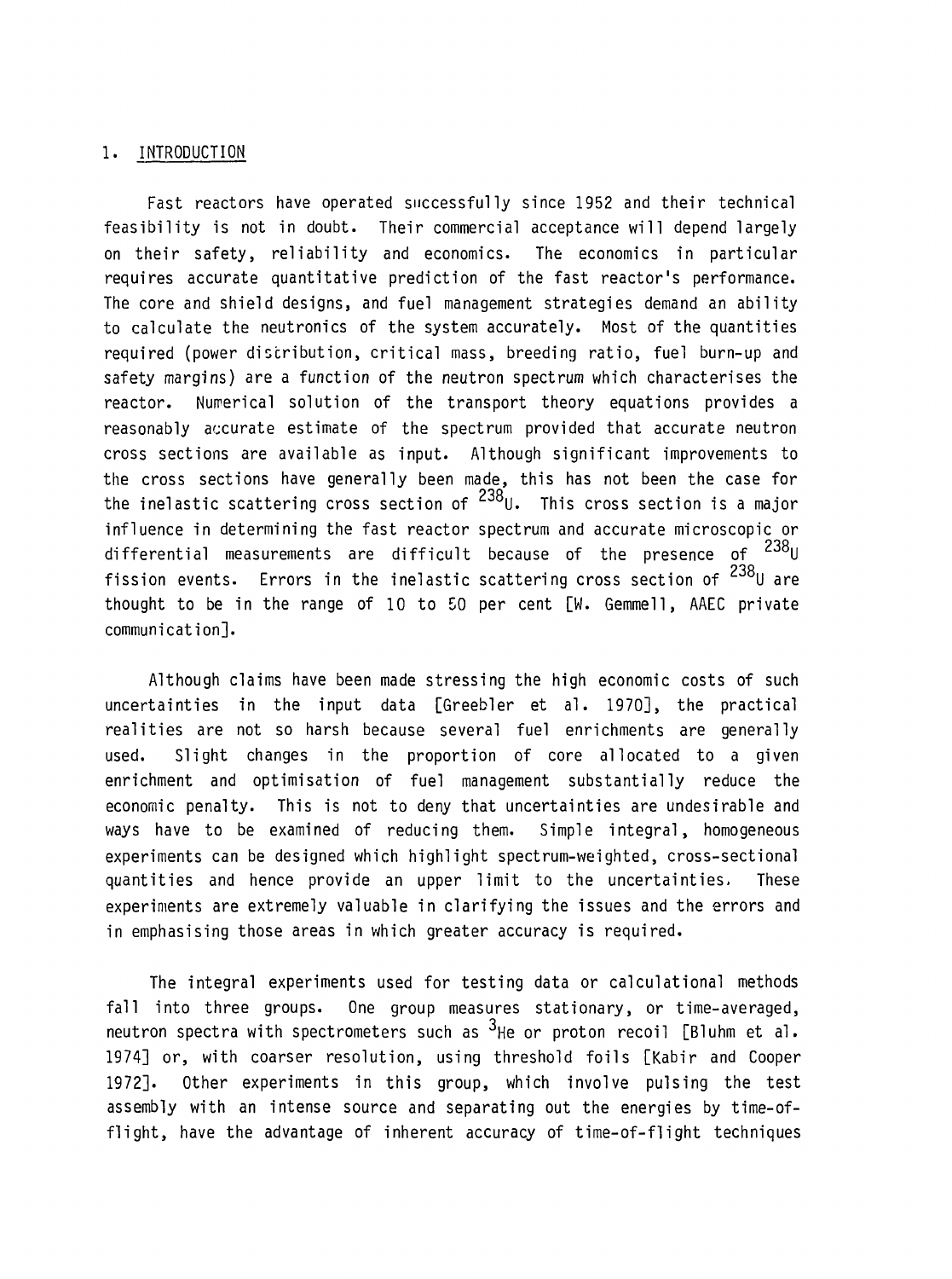but suffer the disadvantage of needing quite massive equipment [Ragan et al. 1976; Malaviya et al. 1972]. For example, in the typical experiment by Malaviya et al. [1972], the neutron source was a 60 MeV LINAC, and an evacuated neutron flight tube of length 28 to 100 m was needed to obtain adequate energy resolution.

The second type of experiment is exemplified by that of Gozani and d'Oultrement [1968], who measured the time-dependent reaction rate of a fission detector in a pulsed assembly. This type of experiment has the merits of requiring relatively simple apparatus and of preserving the time information. One important benefit of measuring the time response is that minor changes in the source energy distribution have virtually no effect after a few nanoseconds. The measurement is, therefore, much less sensitive to uncertainties in the source spectrum than is the stationary spectrum measurement. However, the differential energy spectrum information is lost.

With the advent of organic scintillator neutron spectrometers, it became feasible to measure both time and energy spectra. The penalty for gaining simultaneous time and energy information is a considerable increase in complexity of the data collection system and analytic procedures. For example, great care is needed to avoid systematic errors in the pulse height spectra due to the rapid change of the flux with time, and to reject the gamma rays to which the spectrometer is sensitive. Even after using pulse shape discrimination, it is not easy to be sure that systematic errors from gamma rays are eliminated.

Perhaps because of these difficulties, the technique of time-dependent neutron spectroscopy has not been widely used for evaluation of neutron data for fast reactor materials in simple assemblies. Deconninck and Monseu [1972] made some measurements on carbon, aluminium, iron and lead cubes with rather poor timing resolution and without the benefit of advanced spectrum unfolding codes. Pieroni [1974] made the first such experiment on a natural uranium assembly. This was an excellent pioneering experiment in which the whole process of time-dependent spectrum measurement and cross section adjustment was shown to be feasible.

Pieroni's results demonstrated one of the more serious problems with integral experiments. The cross section set which gives best agreement with a given experiment may not be unique. Thus both the Pieroni corrected data set and the KFKINR set [Keifhaber 1972] give better agreement with fast critical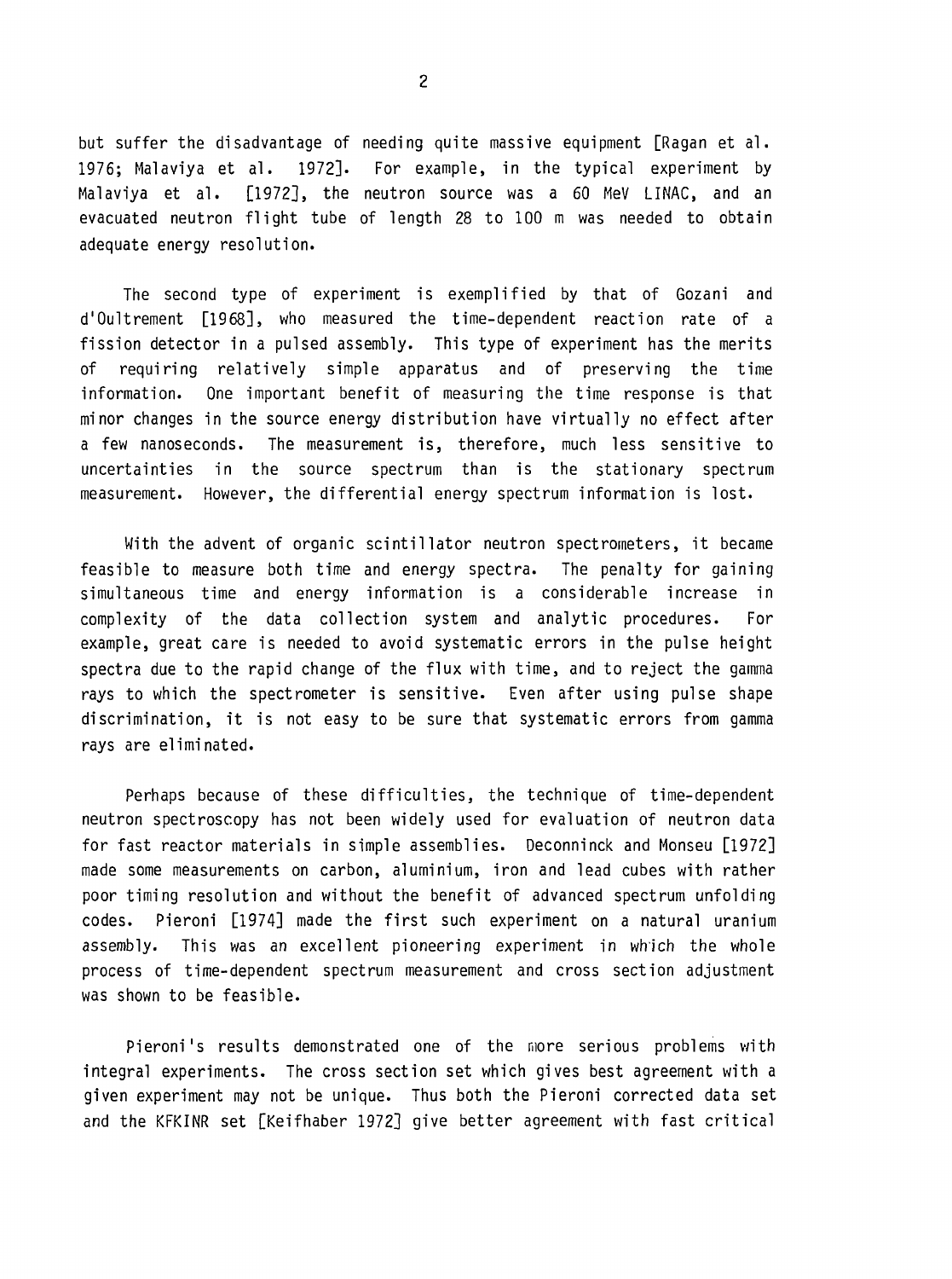assembly experiments than the KEDAK set from which they started, but each set is different (Figure 1). If the adjustment procedure were to lead to a genuine improvement in both cases, it would be accepted that the KFKINR set would be quite different from the original KEDAK set, as would the Pieroni's adjusted set. However, the KFKINR set would have to be substantially closer to Peironi's set than to the KEDAK set. This was not the case.

To compare the three data sets, the group-averaged sets presented by Pieroni were used. The percentage differences between the groups were squared and averaged, producing an r.m.s. percentage deviation between the sets. The r.m.s. percentage deviation of the KFKINR and the Pieroni sets from the KEDAK set were 7.5 and 10.1 per cent respectively. In the comparison of the KFKINR and Peironi sets, the value was 10.7 per cent. This is inconsistent with both the adjusted sets being closer to the truth than KEDAK. Clearly, several experiments carried out in different ways are required to resolve the inconsistency in reults.

#### 2. EXPERIMENTAL DESIGN

The present work, in its conceptual phase when the Pieroni experiment was reported, benefits from a much deeper study of systematic errors of the technique. The following examples are representative. Firstly, the neutron source was chosen with an energy range within the dynamic range of the detector. This avoided having to subtract counts due to an estimated high energy component. Secondly, the monoenergetic responses were measured and tested to guarantee that the neutron spectroscopy system was self-consistent [Whittlestone 1980a]. The third systematic error to be examined in detail was timing walk. Measurements indicated that fast changing spectra can be severely distorted by a timing walk much smaller than the overall experimental timing resolution. A digital timing walk correction system was developed which virtually eliminated errors due to timing walk [Cawley and Whittlestone 1980]. Finally, the effect of pulse pile-up was found to be a significant source of error even when the probability of a count per beam pulse was as low as 0.02. In the present work, the errors range up to 7 per cent [Whittlestone 1980b].

A design study for the present experiment produced three strong indications that the detector should be placed inside the stack. First, it was clear that timing and high energy information would be lost as the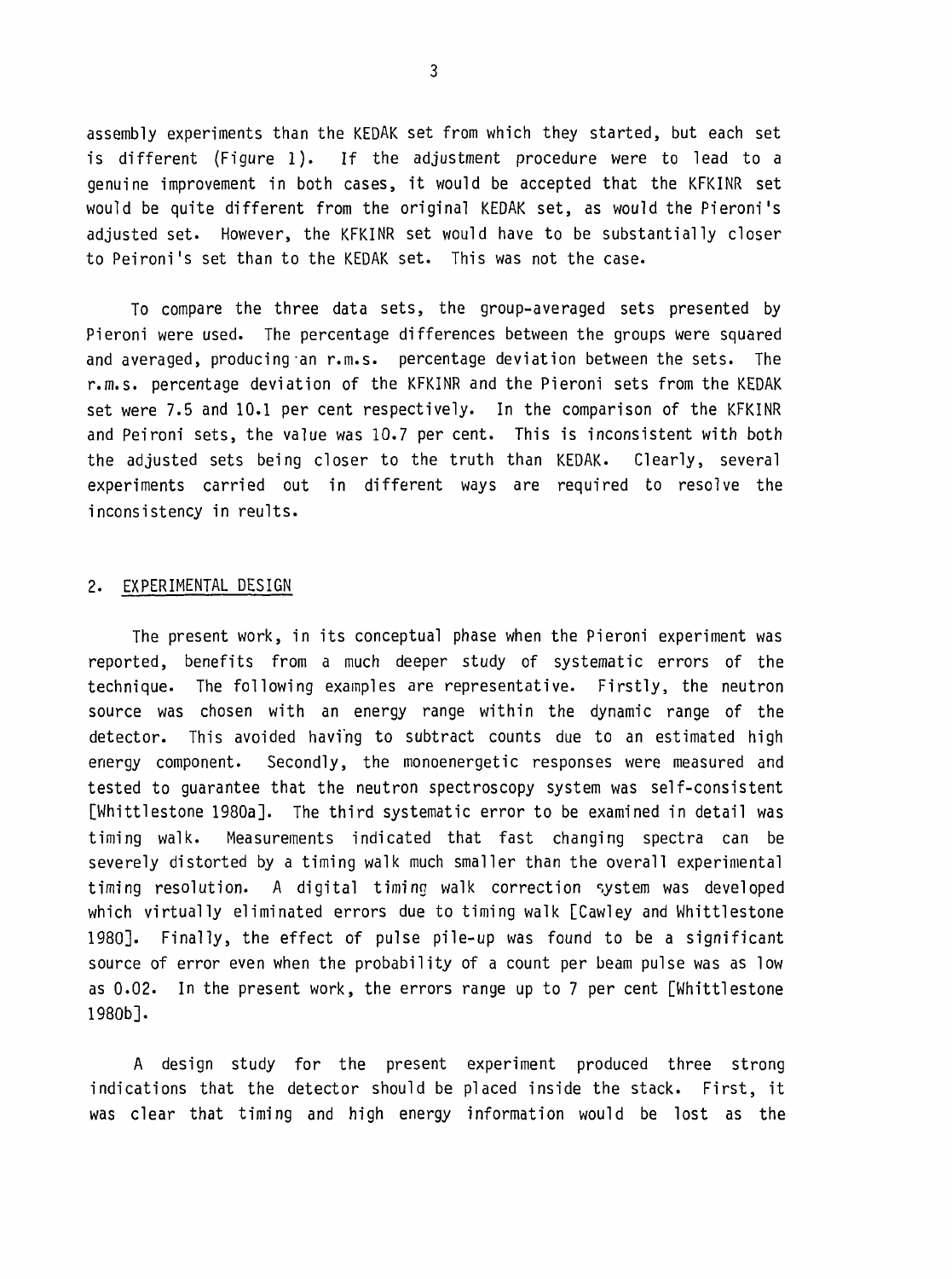detection position moved from the centre to the external face. Since the scattering mean free path was approximately 5 cm, the proportion of neutrons which had undergone only one or two scatters would be very small at the stack surface. Thus the sensitivity of the experiment to cross section data in the 2 to 6 MeV range would probably be much greater inside the stack. Secondly, calculation of the system response would be easier. Within a few centimetres of the target, the flux would be nearly cylindrically symmetric. Not only would a Monte Carlo calculation be more efficient when the detector was inside the stack, but also there was the possibility of using a diffusion code for sensitivity studies. Thirdly, the background count rate of spontaneous gamma rays from the natural radioactivity of the stack could be reduced for a given neutron count rate. This was particularly important for any measurement in thorium. Although the spontaneous gamma ray count was only slightly influenced by the detector position, the neutron count rate would be about a factor of 10 higher at 6 cm from the target than at the surface [Moo 1973].

To enable the detector to be placed in the stack, a small NE213 scintillation detector (Nuclear Enterprises Ltd, Edinburgh, UK) was developed (Figure 2) which can slide into a 2.5 cm square hole in the uranium stack [Whittlestone 1980a].

Section 3 briefly describes the uranium assembly and the neutron source. The rather extensive measurements required to determine the neutron source conditions involved material not directly related to the spectrum measurements; this information has been published elsewhere [Whittlestone 1977a].

For the neutron spectrum measurements, it was necessary to ensure that, throughout the experiment, the basic calibrations of the time and energy scales were within known bounds. Section 4 begins with a description of the calibration and monitoring system, and finishes with details of the spectrum measurement. The effect of some instrumental instabilities is also assessed.

Section 5 presents the results of the spectrum measurement and a Monte Carlo calculation using the ENDF/B-IV data file. Some preliminary comparisons are made between the experiment and the calculation, and the relationship between the present experiment and some fission detector time spectra is discussed.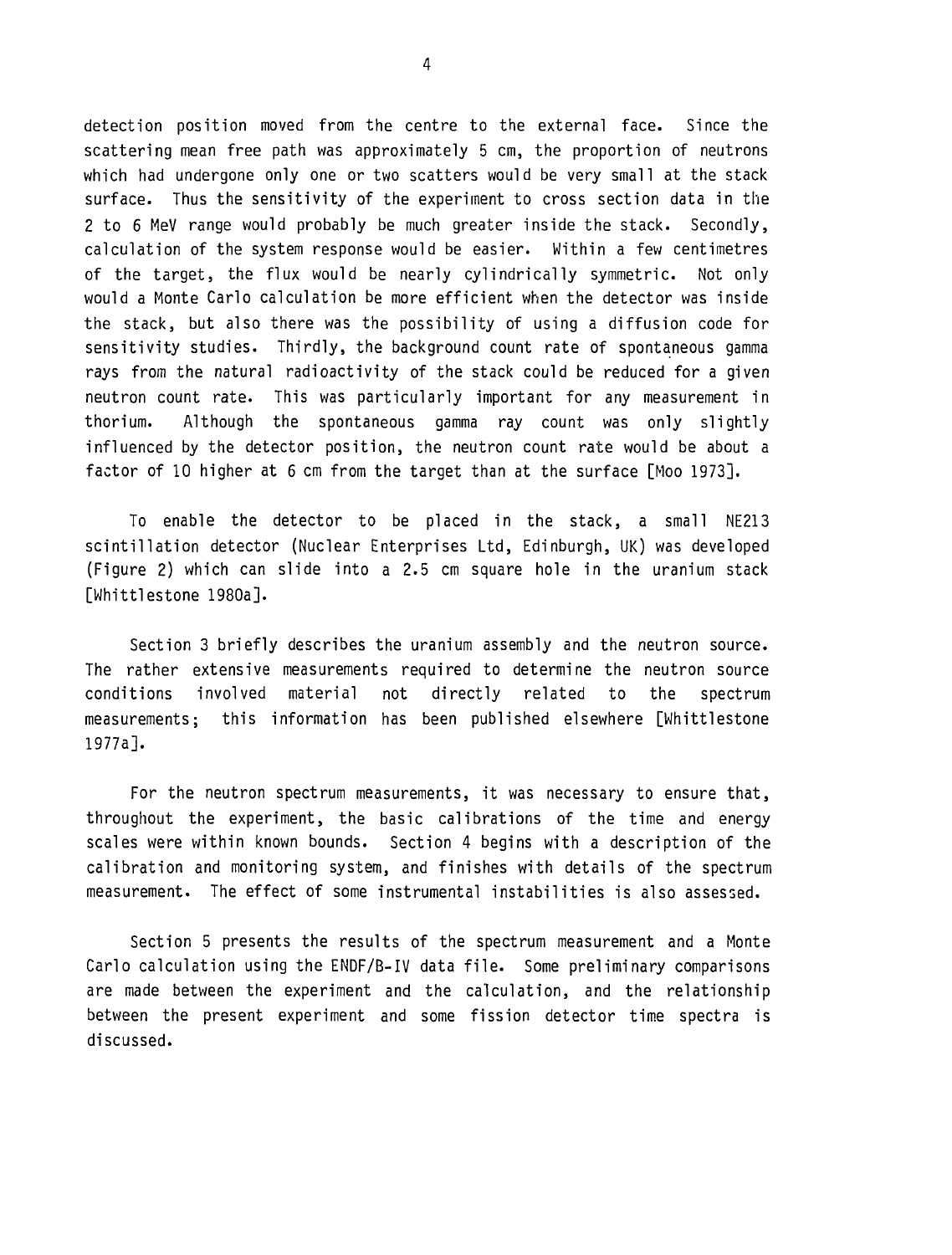#### 3. THE EXPERIMENTAL FACILITY

Details of the experimental hardware have been published elsewhere [Whittlestone 1977a]. The present discussion of the neutron source and the uranium assembly is limited to the details essential to an understanding of the time-dependent energy spectrum measurements (TDESM).

#### 3.1 The Neutron Source

The neutron source' for the TDESM was obtained from a beryllium target bombarded by a charged particle beam from a 3 MV Van de Graaff accelerator and mounted v/ell away from extraneous neutron scattering materials. The accelerator performance and the elevated target station are described elsewhere [Whittlestone 1977a]. Essentially, the system delivered a pulse of about 3 ns FWHM, with a residual beam current less than  $10^{-4}$  times the peak current. The number of neutrons scattered back to the detector from wall? and fixtures was negligible.

Beryllium was chosen as the target material because it has the unique property of reacting with deuterons below 3 MeV in energy to produce copious quantities of neutrons with a range of energies up to about 7 MeV. Details of the neutron angle-dependent energy spectra are given by Whittlestone [1976, 1977b]. A deuteron energy of 2.3 MeV was chosen for the TDESM because the yield per microampere was adequate and the neutron energy spectrum was suitable (ranging up to 6.4 MeV). Also there was a reasonable probability of the accelerator achieving this energy on any given day.

#### 3.2 The Uranium Assembly

The uranium assembly was a 406 mm cube composed of 512 precisely machined blocks. Some blocks were modified to form holes to accommodate the beryllium target at the centre of the cube and permit insertion of the detector. The assembly was supported on a table having a mild steel top with milled slots, to reduce neutron scattering, and three adjustable legs. The main features of the uranium assembly, the target and the table, are shown in Figure 3. The chemical composition of the blocks is given in Table 1.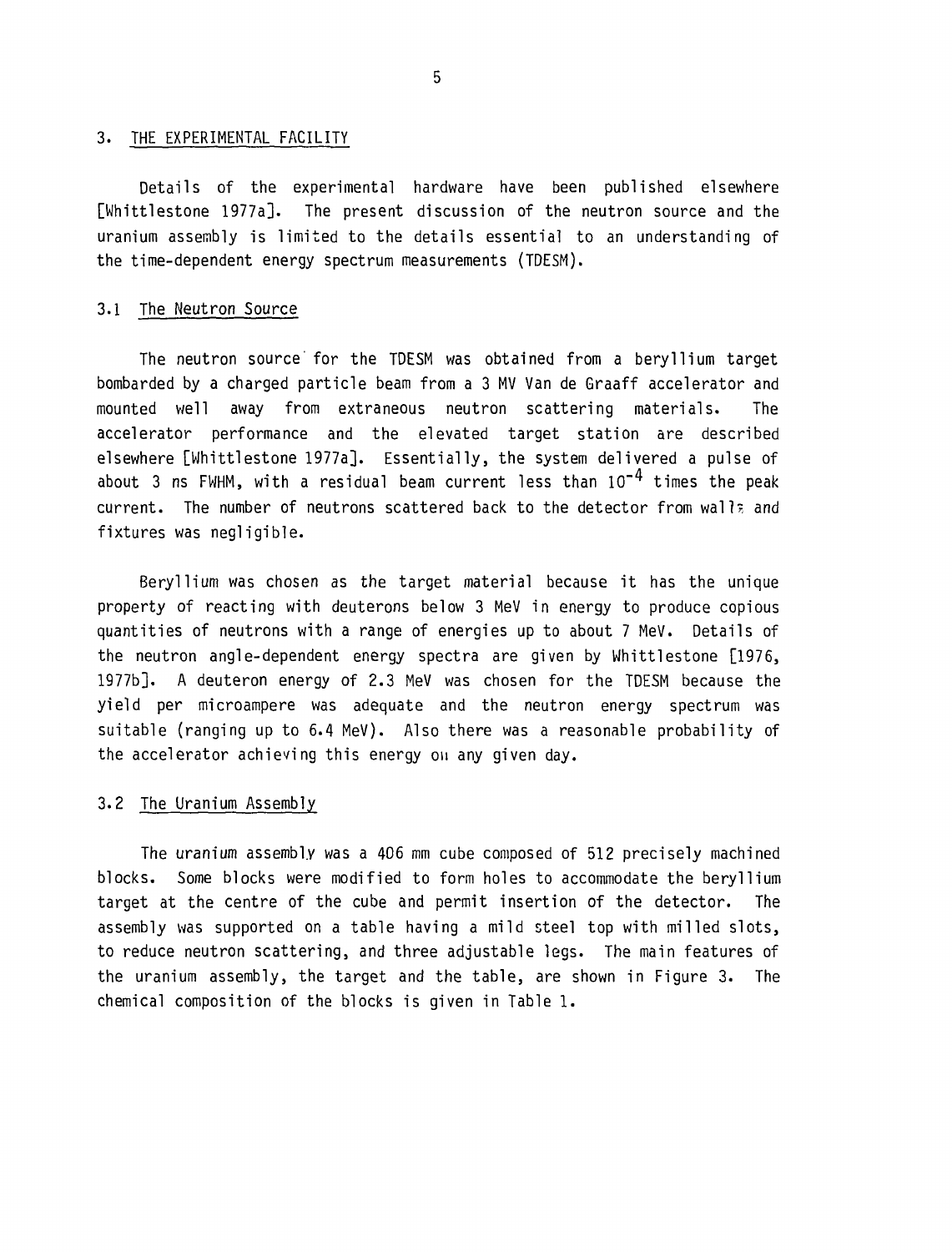#### 4. MEASUREMENT OF TIME-DEPENDENT NEUTRON ENERGY SPECTRA

#### 4.1 Introduction

During the experiment, the most important and unstable parameters were continuously monitored. The linear amplifier system gain was measured by a test pulser. Throughout the experiment, any changes of beam pulse shape or beam time pick-off were accounted for by viewing the target with a gamma ray detector and measuring the integrated beam pulse time profile. Drifts of the timing system were monitored by measuring both the beam pulse time profile and the neutron detector time spectrum with the same time-to-amplitude converter (TAC)/pulse height analyser (PHA) system. Where is was impracticable or unnecessary to provide continuous monitoring, calibrations were performed at appropriate intervals.

The basic functions of the electronics and calibration procedures are described in Sections 4.2 and 4.3, followed by a brief outline of the data collection system (Section 4.4) which was based on a PDP15 on-line computer. Finally, in Section 4.5, the measurement of the time-dependent spectra in the uranium stack is described and various errors are evaluated.

#### 4.2 The Electronic System

The two basic functions of the electronics were:

- (a) to amplify and shape the linear pulse from the photomultiplier for analysis by the computer; and
- (b) to provide a timing signal with each pulse.

Thus each event could be stored in a different region of the computer according to the time of the event in relation to the accelerator beam pulse. Additional circuits were required to 'veto' gamma ray events and to perform basic calibrations. Still more circuits were necessary to monitor the prevailing instability of all other devices. The final system to carry out all these functions is represented schematically in Figure 4.

The beam pick-off pulse passed through a complex logic circuit before it reached the TAG stop input. This circuitry ensured that only the gamma detector pulses were recorded in the first 50 ns of the TAG sweep and only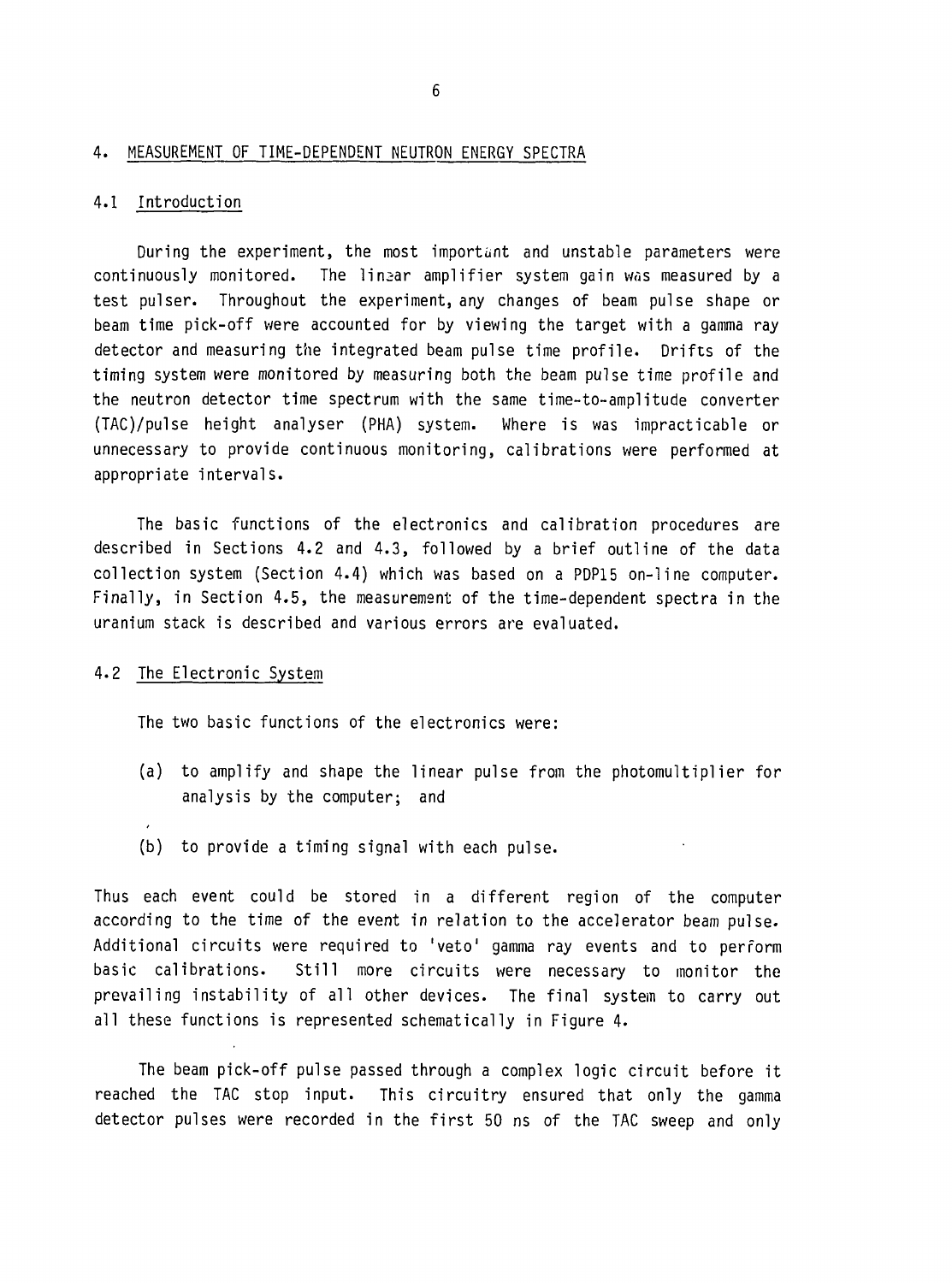scintillator probe events in the final 150 ns, producing the time spectrum sketched in the computer box of Figure 4. Another sub-lety was the processing of the trigger signal from the precision pulse generator (PPG). To be recorded in the pulse height spectrum, the pulse in the linear system had to be accompanied by three other pulses, as if it were a real detector pulse. Two of these extra pulses indicated a 'neutron' event and a valid timing event. The third was a pulse fed through the summing amplifier into the analog-to-digital converter (ADC) which processed the timing events from the TAC. A pseudo timing event was therefore recorded in the time spectrum. The test pulse in the linear system then appeared in the pulse height spectrum of a time window embracing the pseudo time event.

#### 4.3 Calibrations

Seven calibrations were required for day-to-day operation of the experiment. Amplifier gain monitoring and measurement of the beam pulse time profile have already been discussed adequately. A third set the pulse shape analyser ratio to reject 98 per cent of the counts from a  $^{137}$ Cs source. A fourth established the pulse height scale in  $\mathbb{H}_{e^{\ast}}$  (1  $\mathbb{H}_{e}$  is the pulse height from a 1 MeV electron in the scintillator). This was done by adjusting the precision pulse generator to the half height of the Compton edge of the  $^{137}$ Cs reference source. The half height was at 0.4964  $H_e$  = Compton edge energy x 1.04 [Flynn et al. 1964]. By setting the pulser to other positions, the zero channel and linearity were determined.

The remaining three calibrations refer to timing. The absolute timing of the probe time scale was established by placing the scintillator probe to view the target directly and count the gamma rays. A peak of the same shape as the gamma monitor peak appeared in the right hand portion of the time spectrum (Figure 4). After correction for the gamma ray flight time, the relationship between the monitor peak and the absolute timing of the probe spectrum is known.

In the next timing calibration, the number of channels between the gamma detector peak and the half height of the leading edge of the probe neutron time spectrum was monitored from run to run. This provided a check on the accuracy of the absolute timing (see Section 4.5).

 $\star$  The  $\frac{1}{10}$  is identical to 'MeVe' used elsewhere (cf. Whittlestone 1980d], and accords with AAEC practice in choice of notation.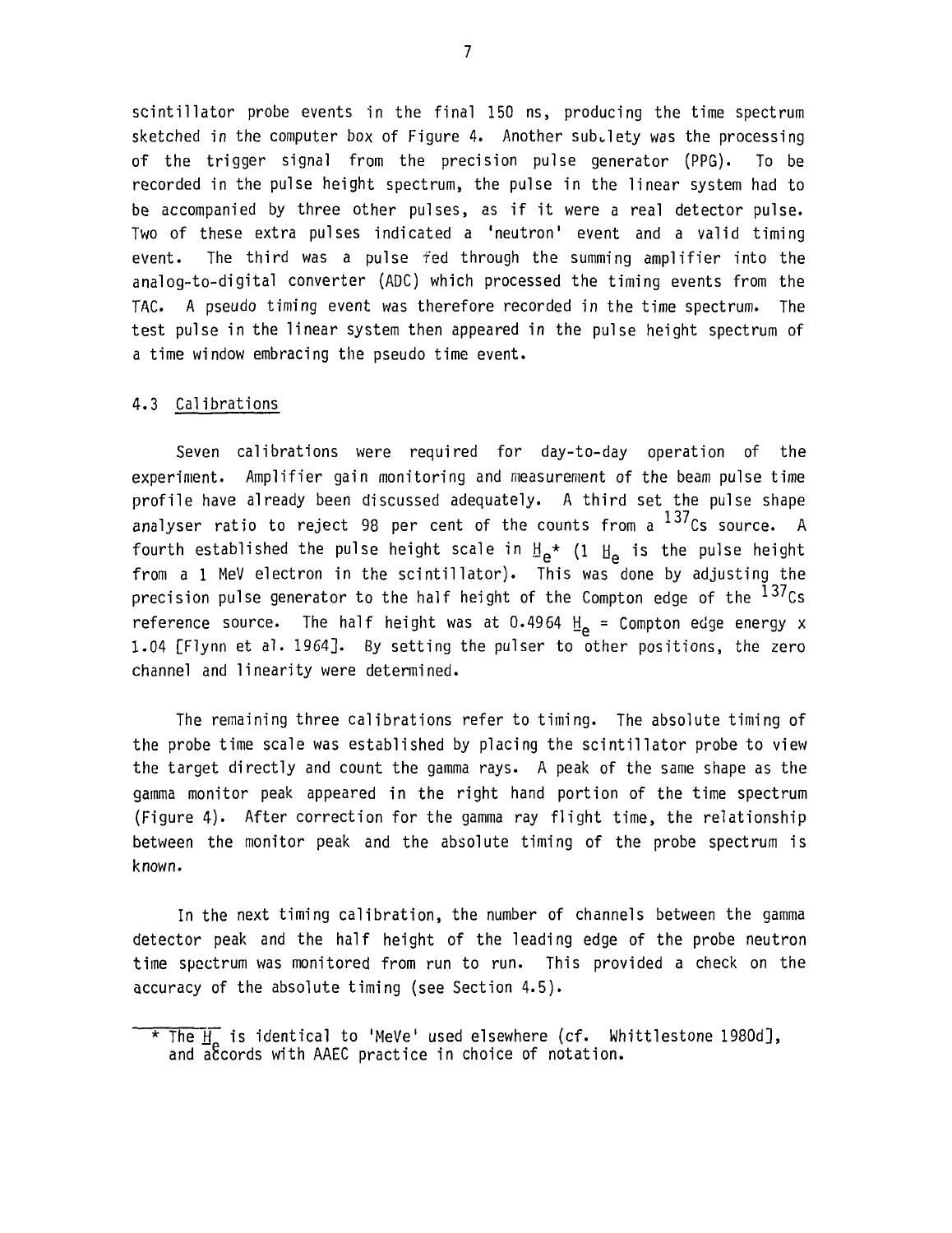Finally, the time scale of the time spectrum was measured using the accurate 100 ns delay increments from a digital delay based on a 10 MHz crystal. Measurements were made of the number of channels between, say, 10 and 110 ns and 50 and 150 ns. The mean was taken as the calibration and the difference as an index of non-linearity.

#### 4.4 The Experimental Data Collection System

The PDP15 computer was equipped with a CAMAC crate incorporating scalers and three ADCs, with a machine language dual parameter program, DIGWIN-W, and a FOCAL higher level language [DEC 1969] to control CAMAC and input/output functions. A FOCAL program was written to facilitate operation of the experiment. Apart from timing or writing messages about the state of the experiment at preset counts, this program made it possible to work in units of nanoseconds for timing and  $H_{\rho}$  for pulse heights. Thus, digital windows and timing walk were entered in nanosecond units using a conversational style of programming which minimised operator errors. A listing of the program is given in Appendix A.

#### 4.5 The Spectrum Measurement

The experiment was run over four days during which time six nominally identical sets of data were accumulated; every calibration varied throughout this period. The discussion will proceed from the easier to the more difficult aspects of these variations. At the end of this section, the standardisation and summation of the data will be discussed. A summary of the physically important data for the summed spectra is given in Table 2.

Changes in the pulse height scale were insignificant during any one run (approximately 0.3 per cent) and of no significance between runs because of the subsequent standardisation. Nor was there any problem with the pulse shape analyser, no adjustments being required during the four days.

Accelerator stability was more of a problem because the pulse width gradually increased from 2.4 to 5-0 ns FWHM, while the count rate fluctuated between 2000 and 11 000 counts  $s^{-1}$ , with an average of about 8000 counts  $s^{-1}$ . The pulse width variations were more of a hindrance than a source of error, because the continuous monitoring of the beam pulse kept track of any timing shifts during the measurement. Sufficient reproducibility of timing was obtained by adjusting the time windows at the start of each run. However, the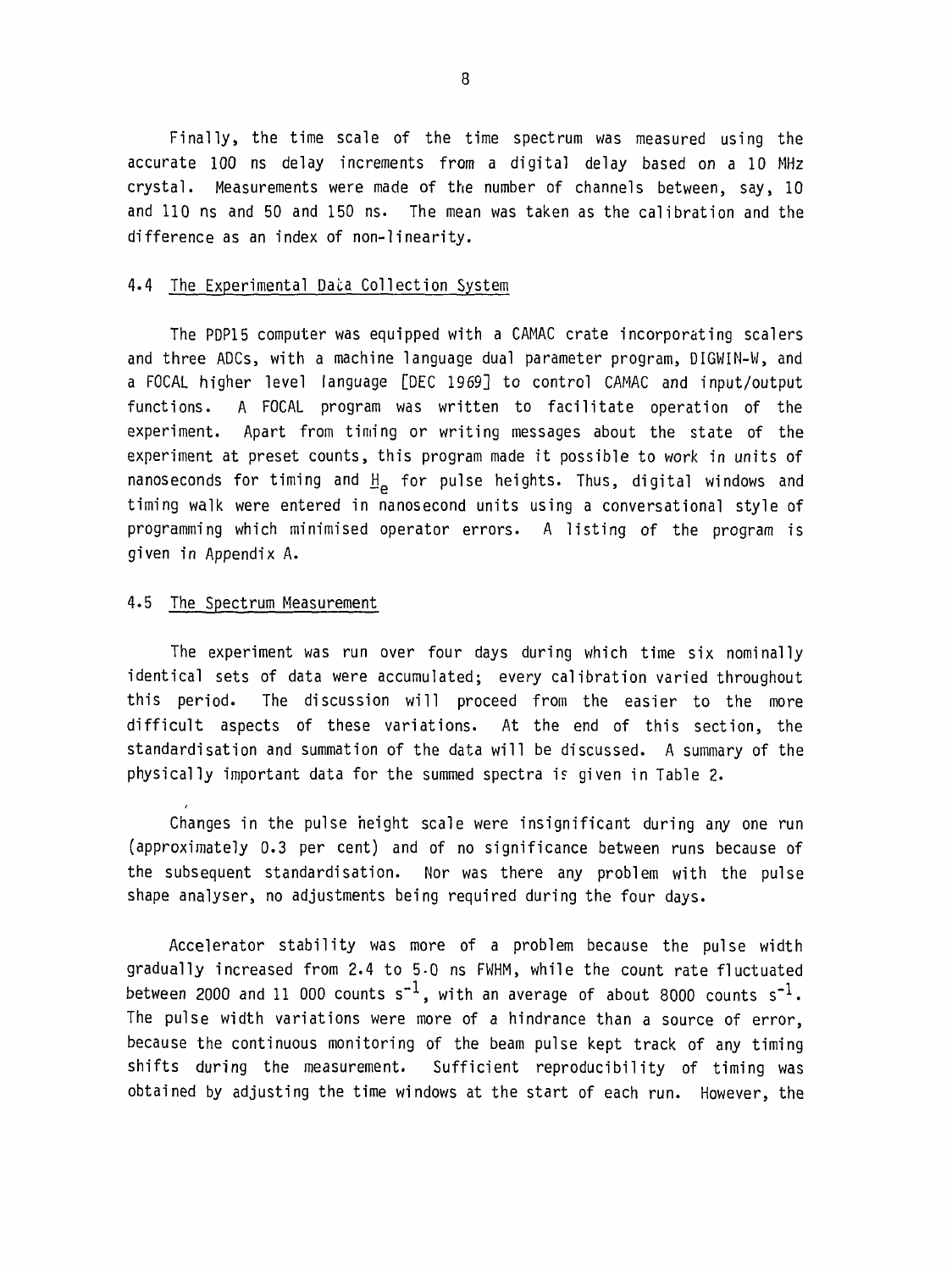count rate fluctuations prevented a meaningful evaluation of pulse pile-up effects [Whittlestone 1980a].

Using the formalism developed by Whittlestone [1980a], the increase in counts recorded because of pile-up at a count rate of 11 000 counts  $s^{-1}$  was shown to vary by a few per cent over each pulse height spectrum (Figure 5). Had the count rate during the experiment been constant, the spectra could have been corrected. In the present experiment, the time history of the count rate was not recorded, and so the pile-up contribution could not be calculated. It was only possible to regard the pile-up at a count rate of 11 000 counts  $s^{-1}$ as an upper limit and treat it as an error. For the relatively smooth spectra in the uranium stack, with their fairly high proportion of low energy neutrons, errors in the pulse height spectra translated into similar errors in the unfolded energy spectrum.

The worst problem encountered during the experiment was drifting of the TAC, with variations of  $\pm$  0.7 per cent from the mean of 0.0719 ns per channel. Although this represented only 0.5 ns over the 77 ns time range of the neutron spectrum, it introduced a 1 ns error into the absolute timing determination, which was based on the relative position of time reference points situated 150 ns apart. An error of 1 ns in the timing of the first time window at about 3 ns after the beam pulse was unacceptable. Fortunately, a Monte Carlo calculation [Rainbow and Whittlestone 1980] of the neutron energy spectra and time response of the experiment has been made, showing, among other things, that the response of the uranium stack to an impulse at the target is extremely fast. In fact, the count rate as a function of time reached its maximum within one 0.1 ns time channel. This meant that the leading edge of the calculated time response with the beam pulse timing folded in was very close to the integral of the beam pulse. Thus the absolute timing of the experimental beam pulse could be determined from the neutron detector time response. To illustrate this, a calculation of the detector response was made for an impulse and the experimental beam pulse shape. When the timing of the impulse was matched to the peak of the true beam pulse, the half height of the beam pulse broadened response was exactly at the leading edge of the impulse response (Figure 6).

The first step in the experimental analysis was to add all the data together. The pulse height spectra were first standardised to channel  $1 = 0$ , channel 512 = 3.5  $H_0$ , using the AND code [Whittlestone 1980b], then added, doing a  $x^2$  test which showed that all the data at later times were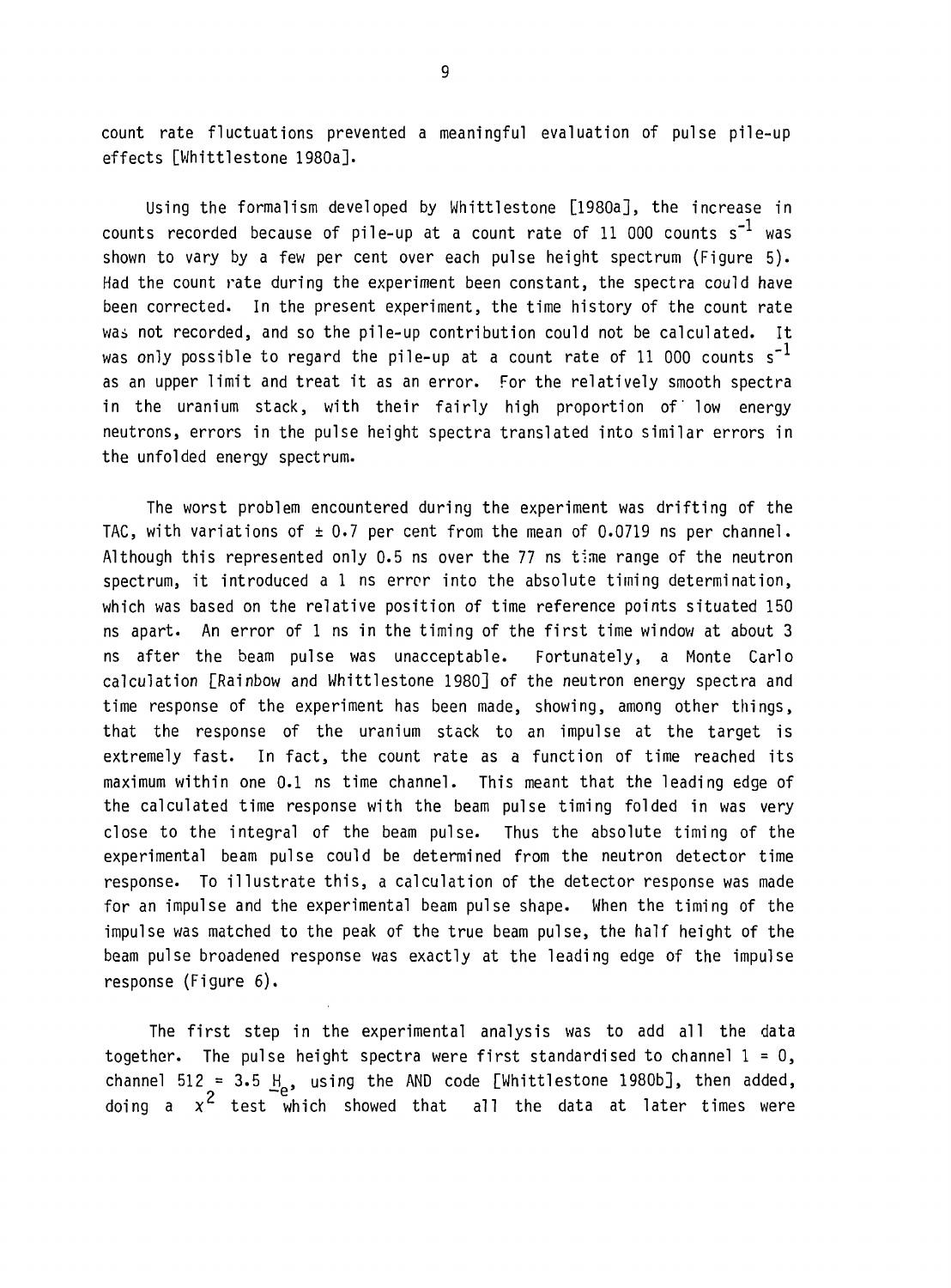consistent, but inconsistent at early times. This was expected in view of the different beam pulse shapes and times. Figure 7 gives a representative sample of the beam pulse time profiles, adjusted to a time zero 8.9 ns before the start of the first time window. These adjusted beam pulse time profiles were added together to produce the profile which would have produced the summed time-gated pulse height spectra, had the accelerator produced that profile steadily for four days and the TAG not drifted.

The standardised summed pulse height spectra were analysed using the code UNF [Whittlestone 1980b].

#### 5. RESULTS AND DISCUSSION

#### 5.1 Results

Table 2 contains a specification of the time-dependent neutron energy spectrum measurement, including the overall accuracy, timing, amplitude and neutron energy resolutions, and the time boundaries of the windows from which the neutron spectra were taken. It may be noted that the accuracy of the energy spectra is quoted as 10 per cent plus statistical errors plus oscillations. These oscillations are artifacts of the unfolding process and represent local perturbations from the true solution. One way to mitigate the effects of oscillations in a spectrum having no fine structure is to regroup the spectrum energies into wider energy groups. The aim in selecting the new groups was to eliminate structure which was not credible from the solution, while keeping the groups as narrow as possible. Table 3 gives the new group boundaries. The original and regrouped neutron energy spectra from the window at 12 ns are shown in Figure 8a. It is believed that the amplitude of the oscillations has been reduced to less than the 10 per cent systematic error on the spectra owing to other factors.

The Monte Carlo calculations [Rainbow and Whittlestone 1980] for the 12 ns window are shown in Figure 8b, with its original groups and those defined in Table 3. Evidently, there is no serious loss of information resulting from the broadening of the energy resolution of the results. The benefit of improved statistical accuracy in the higher energy groups at later times far outweighs any loss.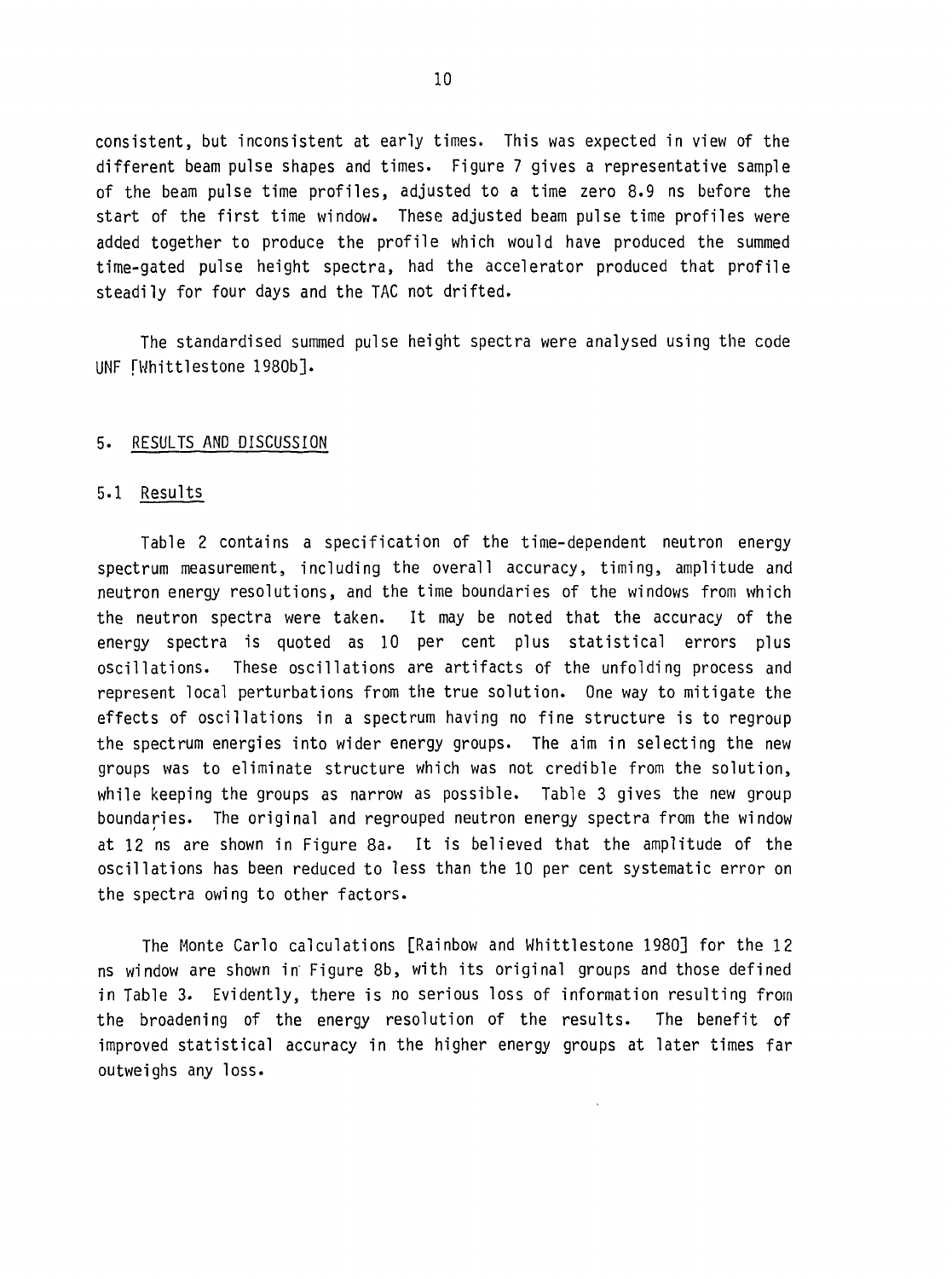Figures 9 to 11 show the neutron energy spectra derived from experiment and calculation using the ENDF/B-IV cross section set. These results are tabulated in Appendix B. The curves have been normalised by the factor which makes the experiment and theory match at 2.75 MeV in the 21 ns time window. The pairs of lines give the calculated values plus and minus the statistical error. As a basis for discussion, a fission neutron spectrum is superimposed on the spectra at 16 ns. Details of the Monte Carlo calculation are given by Rainbow and Whittlestone [1980]. Briefly, the detector geometry and material cross sections were included explicitly. Fifty energy groups were used, spanning the range 10 keV to 10 MeV. Perturbations from the iron table on which the stack rested proved to be negligible. The only significant systematic error in the calculation arose from errors in the uranium cross sections.

#### 5.2 Comparison of Experiment with Calculation and Fission Spectrum

The objective of the experiment has been realised by the presentation of the results in the previous section. However, a few immediate comparisons with theory are possible. The first impression from the results (Figures 9 to 11) is that there is quite good agreement between experiment and theory after 12 ns. During the first 1.9 ns, the calculation predicts too 'hard' a spectrum, but the prediction changes faster than the experiment, and by 5.9 ns is too 'soft', the discrepancy diminishing at later times.

To put these impressions on a more quantitative basis, the comparison was split into considerations of integral time response, which will be discussed in the next section, and spectrum shape. The difference between the experimental and theoretical spectrum shapes was expressed as the variance  $\chi^2$ /(N-1), minimised by applying a scale factor to the theoretical spectrum at each time (Figure 12). Allowance was made for the 10 per cent systematic error from efficiency and pile-up. The experimental and theoretical energy spectra did not have the same shape at any time, although at time windows between 16 and 29.5 ns, the variances were very close to 2, the value for 5 per cent probability of agreement.

The next step was to look for agreement between parts of the spectra. It was clear from the calculation that a high proportion of the high energy counts at later times were due to fission neutrons. As a matter of interest, the fission spectrum from  $^{238}$ U was scaled to match the measured and calculated spectra above various energies. The later the time, the lower was the energy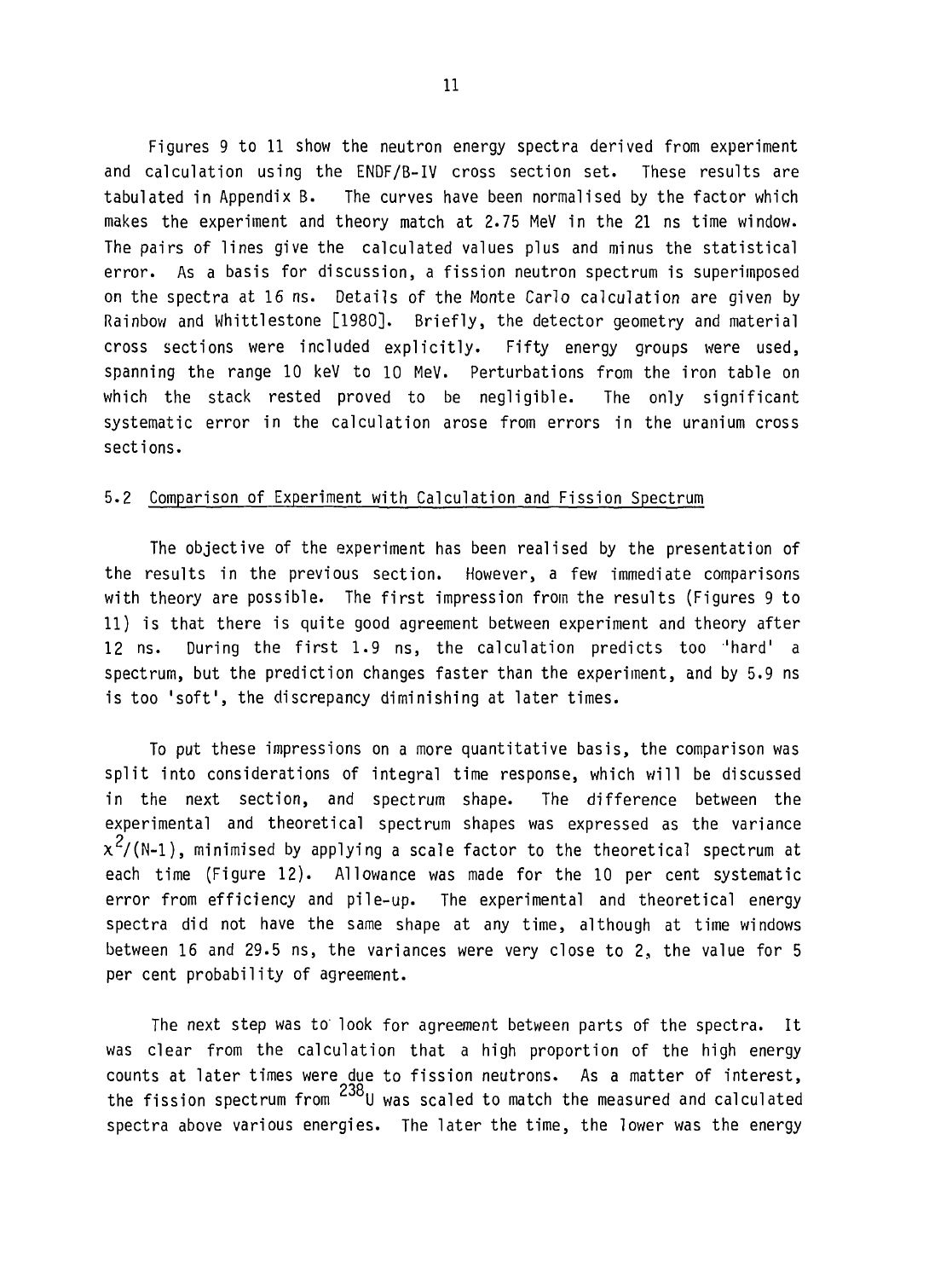beyond which the fission spectrum was e. good match (Figure 13). The criterion for matching was a  $x^2$  probability of  $> 5$  per cent.

Considerations such as these, together with group time responses will provide part of the basis for adjusting the cross sections to obtain better agreement between experiment and theory. At a more basic level, it was reassuring that the experiment agreed with the theory when the theory predicted a fission spectrum. Intuitively, it would seem that only unbelievable errors in the sections could cause disagreement in these cases. Thus the observed agreement with the fission spectrum gave confidence in the accuracy of the regrouped energy spectra.

#### 5.3 Comparison with Fission Detector Measurements

An adjunct to the measurement of time-dependent neutron energy spectra was the measurement of detector count rate as a function of time after the beam pulse. A measurement of similar time spectra in the same uranium stack with the same source has been made by Rainbow [1980] using <sup>237</sup>Np and <sup>235</sup>U fission detectors. The relative efficiencies of the <sup>235</sup>U, <sup>237</sup>Np and NE213 detectors as a function of energy exhibit detection thresholds at 0, 0.6 and 0.8 MeV respectively (Figure 14a). Since most of the neutrons have energies below 1 MeV after 12 ns (Figure 9), the decay rates will be very sensitive to errors in the cross sections in just the region where the detector efficiencies are most different. When the experiment and theory for the time responses of these detectors are compared (Figure 14b), the <sup>235</sup>U decay rate 237 prediction is too low, that for <sup>297</sup>Np about right and that for the NE213 detector too high. Thus, using a very crude two-group model, it would appear that the calculation for energies below 0.8 MeV gives too low a decay rate whereas the converse applies for energies above 0.8 MeV. The agreement with the <sup>23/</sup>Np detecto<sup>,</sup> would seem to be a consequence of the cancellation of a number of errors.

Two conclusions may be drawn from this. Firstly, it would be worth attempting to push the energy threshold of the NE213 spectrometer down as far as possible to investigate problems with the inelastic cross sections in the sub-MeV range. Secondly, use of the NE213 detector as a threshold detector has already indicated problems with the inelastic cross sections which dominate the time response above 1 MeV [Pieroni 1974]. A thorough analysis of the energy spectrum data from the NE213 detector should lead to some very well informed guesses at changes which should be made in these cross sections.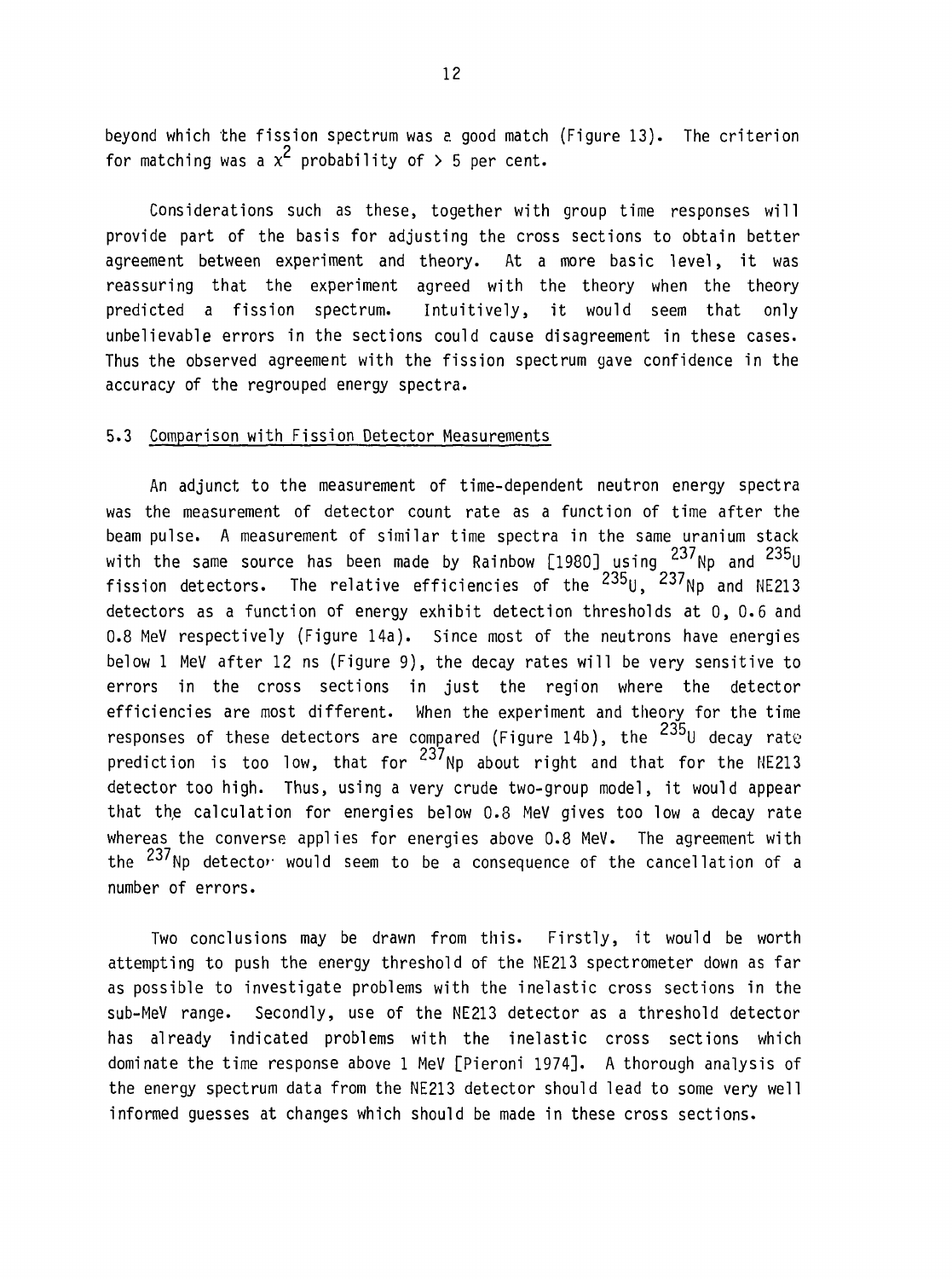#### 6. CONCLUSIONS

A set of time-dependent neutron energy spectra in a pulsed uranium assembly has been measured with sufficient accuracy to show that there are significant discrepancies from a Monte Carlo calculation. Current indications are that these discrepancies are due to inaccuracies in the inelastic cross section data for <sup>238</sup>U [Corcuera 1975; Bluhm et al. 1974]. The present experiment has provided a basis for correction of these cross sections.

In addition, the original concept of the experiment has been vindicated. Both the detector positioning and measurement of time-dependence of the spectra have given valuable insight into the behaviour of the neutrons in the assembly. By placing the detector inside the stack, perturbations by scattering from external hardware were virtually eliminated and the Monte Carlo calculation was more efficient. This was because the flux was higher and the detector could be modelled by a cylinder around the beam axis [Rainbow and Whittlestone 1980]. But most importantly, it was possible to observe the extremely rapid softening of the neutron energy spectrum from a predominantly 5 MeV spectrum 1.9 ns after the beam pulse to a spectrum with only a few per cent of neutrons above 2 MeV by 8 ns. During this time, the spectrum was most sensitive to the inelastic cross sections between 2 and 6 MeV. Since the experiment with the detector inside the stack was only just able to follow the spectrum changes, it is clear that a detector on the surface would have had substantially less chance of providing significant data in this energy region. Also, the value of measuring time-dependence is nicely demonstrated by the change in the calculated spectra from too hard to too soft during the first 8 ns. A stationary experiment could not have detected such a change. It is anticipated that the sensitivity studies to be carried out on this experiment will more rigorously justify the effort of measuring simultaneous time and energy dependence.

Comparison of time spectra from the present measurement with time spectra from two detectors with lower energy thresholds has indicated that there are significant cross section discrepancies at energies below 1 MeV. Thus it would be desirable to measure energy spectra down to about 0.2 MeV.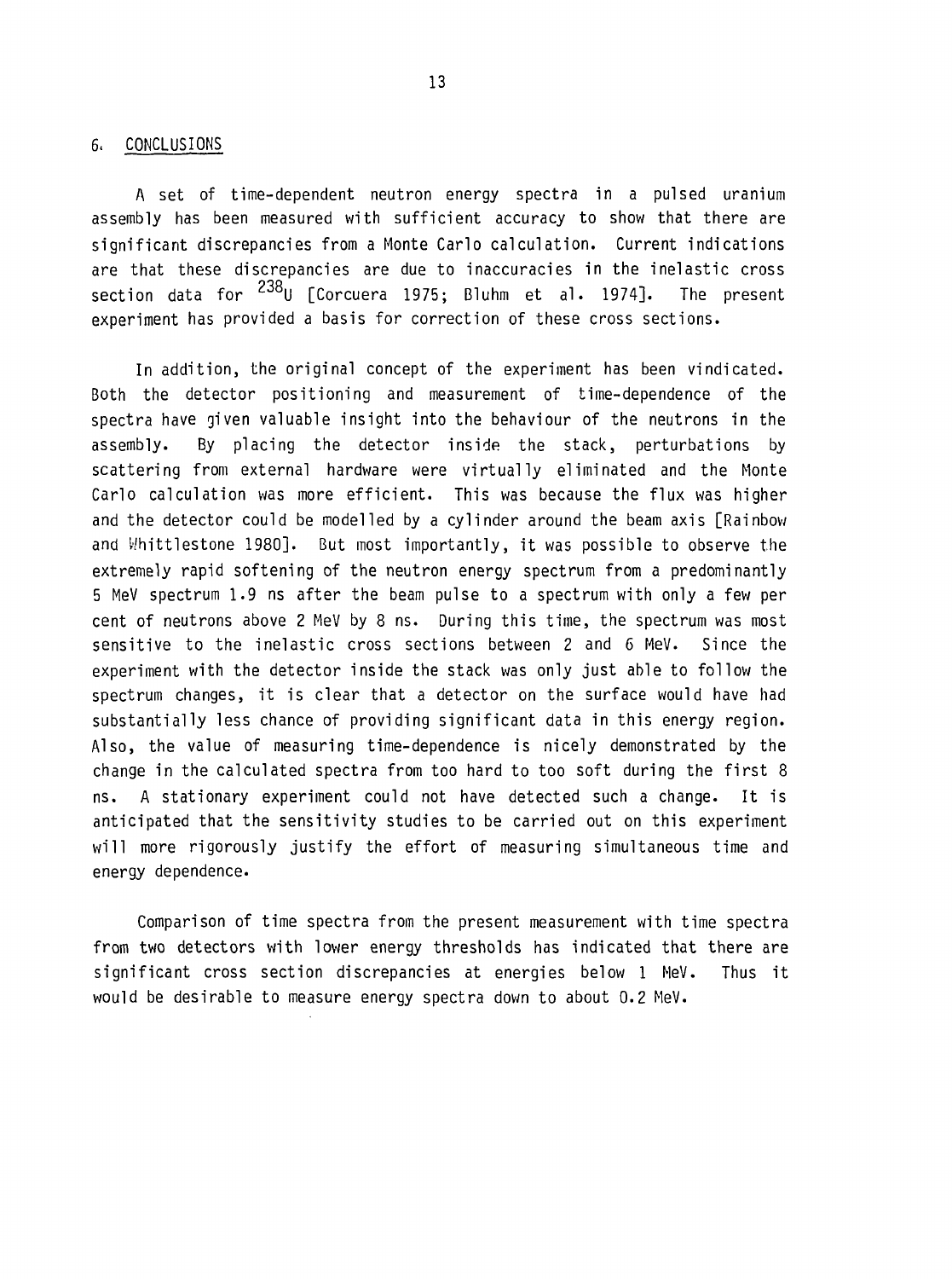#### 7. ACKNOWLEDGEMENTS

Many members of the AAEC Physics Division have assisted in this work. I am indebted to Mr W. Gemmell for his support. Thanks are due particularly to Drs A.I.M. Ritchie, D. Lang and B.E. Clancy for valuable discussions. Messrs A. Van Heugten, J. Fallen and H. Broe helped to keep the accelerator operational and Mr D. Stevenson assisted in the construction of the detector system. Messrs R.J. Cawley and M.D. Scott provided assistance with the online computer, and the help of Mr G.D. Trimble with FORTRAN programming and Mr E. Clayton with detector calculations was invaluable. Finally, I wish to thank Mr D. Stathers for constructing the glass scintillation chambers and Mr H. Myllie for providing the gamma ray and electron calibration sources.

#### 8. REFERENCES

Bluhm, H., Feig, G and Werle, H. [1974] - Nucl. Sci. Eng., 54:300.

Cawley, R.J. and Whittlestone, S. [1980] - Digital timing walk correction and its application to a time-dependent fast neutron energy spectrum measurement. Submitted to Nucl. Instrum. Methods.

Corcuera, R.P. [1975] - Nucl. Sci. Eng., 58:278.

DEC [1969] - PDP15 Systems Focal Programming Manual. Digital Lquipment Corp., Maynard, Mass. DEC-15-KJ2A-D.

Deconninck, G. and Monseu, P.  $[1972] - J$ . Nucl. Energy, 26:537.

Flynn, K.F., Glendenin, L.E., Steinberg, E.P. and Wright, P.M. [1964] - Nucl. Instrum. Methods, 27:13.

Gozani, T. and d'Oultremont, P. [1968] - GA-8536.

Greebler, P., Hutchins, G.A. and Cowan, C.L. [1970] - IAEA-CN-26/102, p.17.

Kabir, S.M. and Cooper, P.M. [1972] - 3. Nucl. Energy, 26:573.

Keifhaber, E. [1972] - KFK-1572.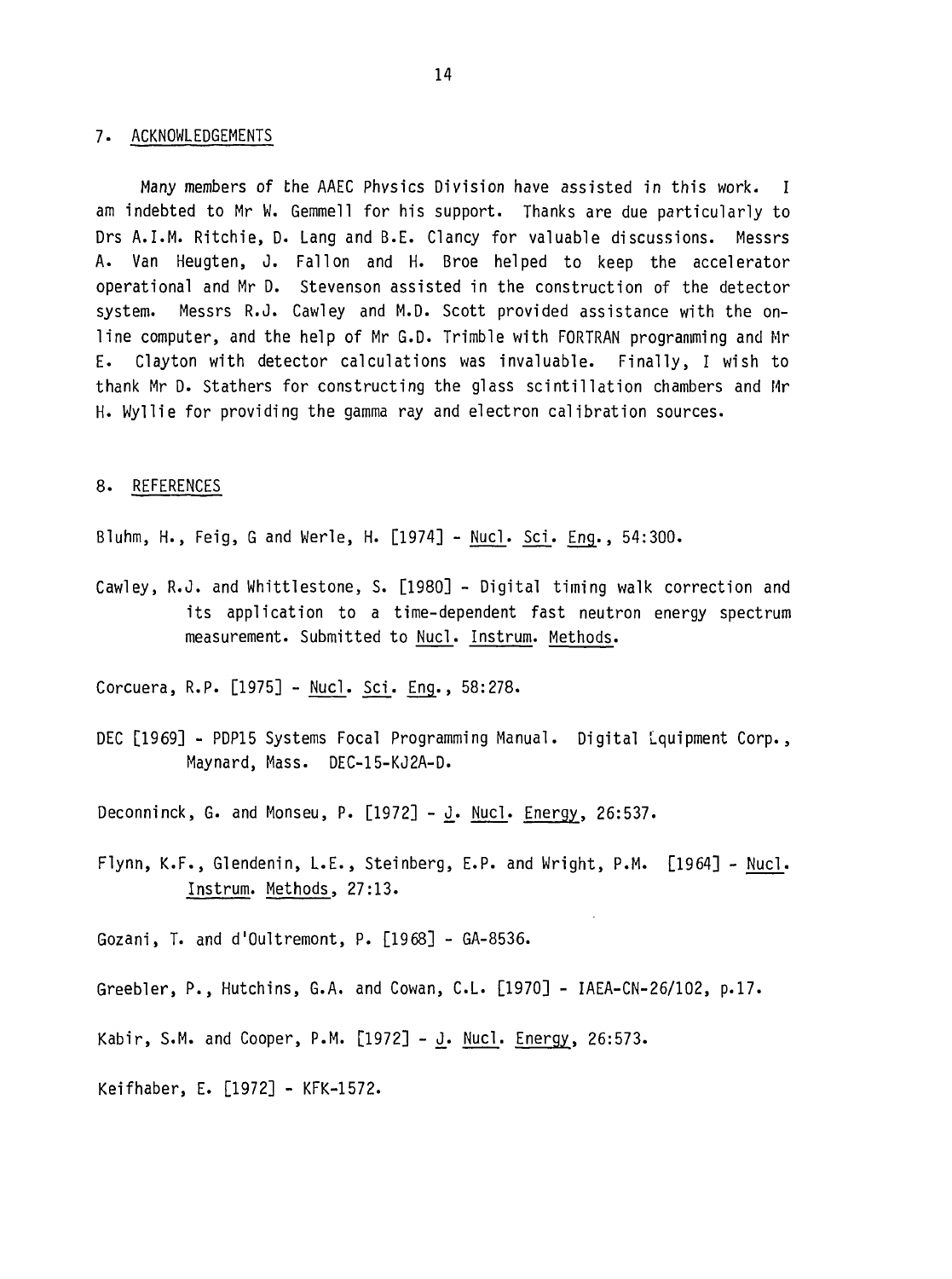- Malaviya, B.K., Kaasal, N.N., Bocker, M., Burns, E.T., Ginsberg, A. and Gaerttner, E.L. [1972] - Nucl. Scl. Eng., 47:329.
- Moo, S.P. [1973] Pulsed neutron experiments on thorium. Ph.D. thesis, University of Tasmania.
- Pieroni, N. [1974] KFK-1968.
- Ragan, C.E. Ill, Auchampaugh, G.F., Hemmendinger, A. and Silbert, M.G. [1976] - Nucl. Sci. Eng., 61:33.
- Rainbow, M.T. [1980] AAEC report in preparation.
- Rainbow, M.T. and Whittlestone, S. [1980] Time dependent fast neutron energy spectra in a depleted uranium assembly. In preparation for submission to a a journal.
- Whittlestone, S. [1976] AAEC/E399.
- Whittlestone, S. [1977a] AAEC/E420.
- Whittlestone, S.  $[1977b] J. Phys. D., Appl. Phys. 10:1715.$
- Whittlestone, S. [1980a] AAEC/E484.
- Whittlestone, S. [1980b] AAEC/E489.
- Whittlestone, S. [1980c] The effect of pulse pile-up on discrimination between neutrons and gamma rays. Submitted to Nucl. Instrum. Methods.

Whittlestone, S. [1980d] - Nucl. Instrum. Methods, 169:215.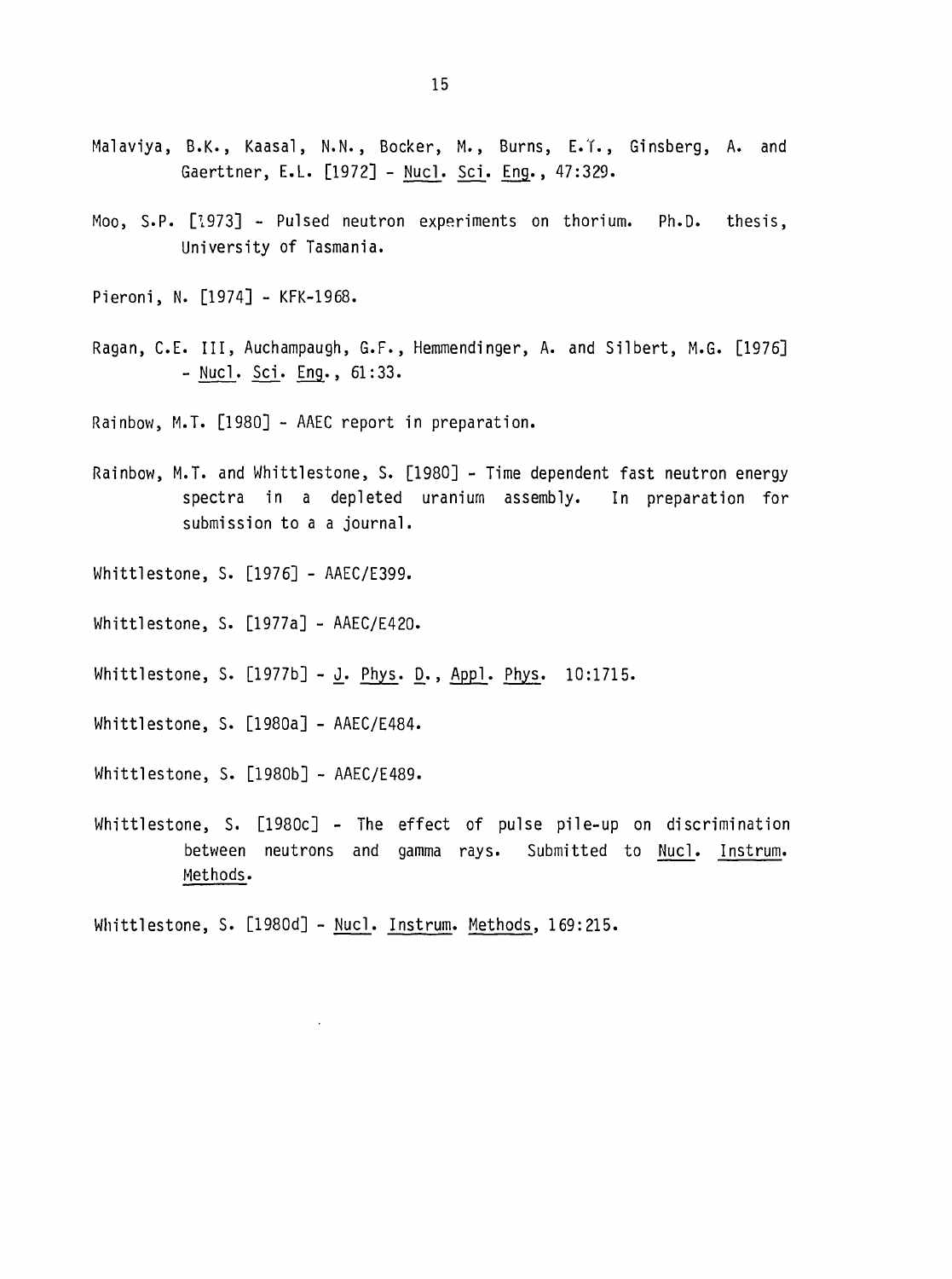| Element | Analysis      | Element          | Analysis      |
|---------|---------------|------------------|---------------|
|         | - 1<br>µgg    |                  | µgg           |
| C       | 141           | Cu               | 20            |
| Cd      | ← 0.1         | Hg               | < 1.4         |
| В       | $\langle 0.2$ | Li               | $\langle 1.0$ |
| Fe      | 85            | Ag               | $\langle 0.1$ |
| Mn      | 30            | ۷                | < 5           |
| Ni      | 29            | Mo               | 4             |
| N       | 32            | Mg               | $\langle$ 2   |
| A1      | 70            | Th               | $\langle$ 2   |
| Si      | 90            | $235_{\text{U}}$ | 0.20          |
| Cr      | く 3           | 238 <sub>U</sub> | 99.7          |

TABLE 1 COMPOSITION OF DEPLETED URANIUM BLOCKS

 $\sim$   $\sim$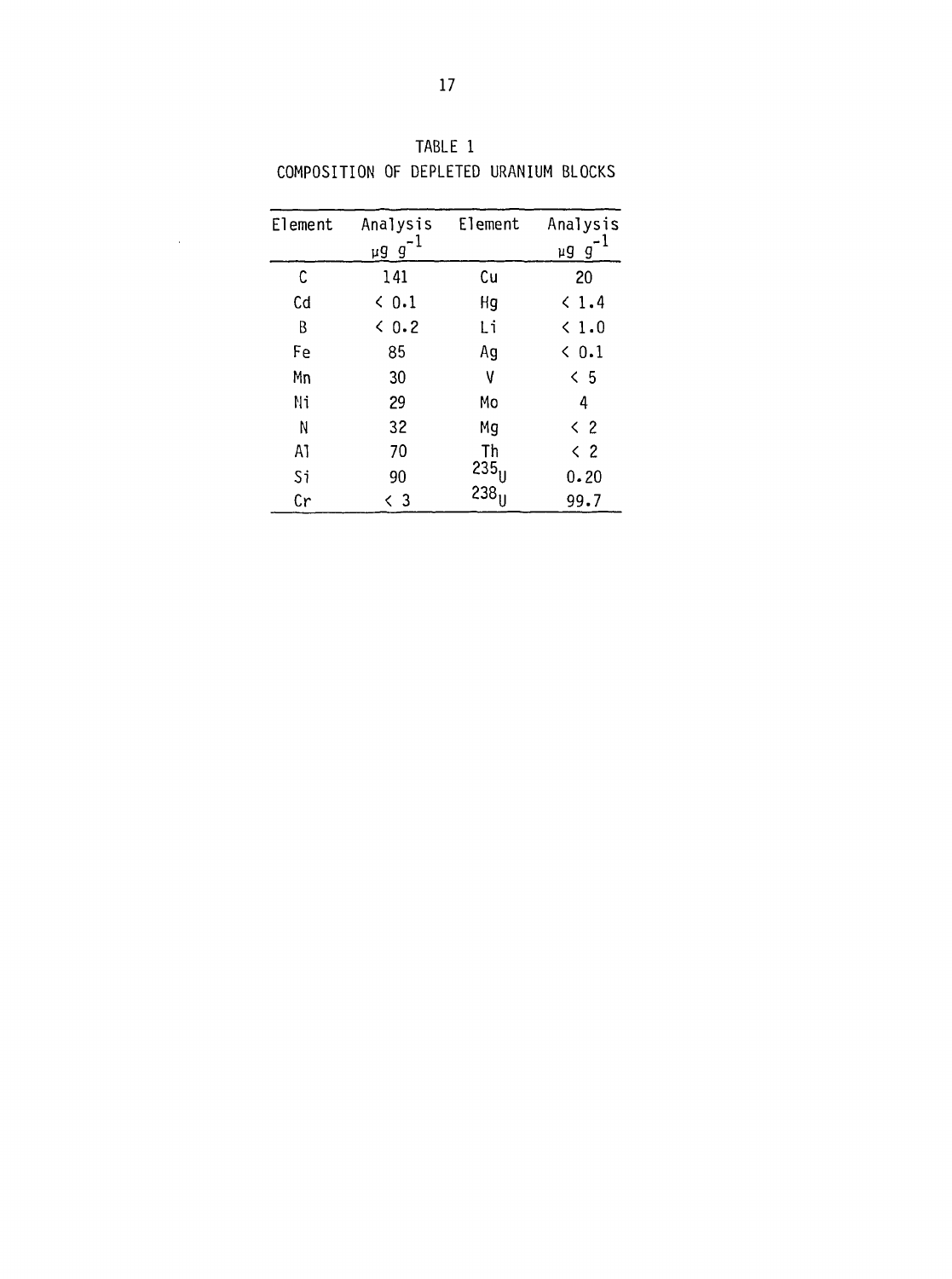#### TABLE 2

#### SPECIFICATION OP THE TIME-DEPENDENT NEUTRON ENERGY SPECTRUM MEASUREMENT

| Electronic System                                                                                                          |                                                                                                                                                                               |                                                |     |     |                 |                                 |    |    |                 |                 |                 |      |    |    |                     |    |
|----------------------------------------------------------------------------------------------------------------------------|-------------------------------------------------------------------------------------------------------------------------------------------------------------------------------|------------------------------------------------|-----|-----|-----------------|---------------------------------|----|----|-----------------|-----------------|-----------------|------|----|----|---------------------|----|
| Pulse height range                                                                                                         | $0.1$ to $3.5$ MeVe                                                                                                                                                           |                                                |     |     |                 |                                 |    |    |                 |                 |                 |      |    |    |                     |    |
| Resolution                                                                                                                 | 0.00685 MeVe/channel                                                                                                                                                          |                                                |     |     |                 |                                 |    |    |                 |                 |                 |      |    |    |                     |    |
| Accuracy                                                                                                                   | ±0.4%                                                                                                                                                                         |                                                |     |     |                 |                                 |    |    |                 |                 |                 |      |    |    |                     |    |
| Neutron source                                                                                                             | Neutron energies in the range 0 to 6.4 MeV from the $9_{\text{Be}}(d,n)$ 10 <sub>B</sub> reaction in a thick Be target bombarded<br>by 2.3 MeV deuterons (Whittlestone 1976). |                                                |     |     |                 |                                 |    |    |                 |                 |                 |      |    |    |                     |    |
| Timing:                                                                                                                    |                                                                                                                                                                               |                                                |     |     |                 |                                 |    |    |                 |                 |                 |      |    |    |                     |    |
| Resolution                                                                                                                 | Time spectrum channel width 0.072 ns. Beam pulse approximately Gaussian, width 3.0 ns FWHM.                                                                                   |                                                |     |     |                 |                                 |    |    |                 |                 |                 |      |    |    |                     |    |
| Walk                                                                                                                       | ±0.1 ns after active walk correction                                                                                                                                          |                                                |     |     |                 |                                 |    |    |                 |                 |                 |      |    |    |                     |    |
| Accuracy                                                                                                                   | ±0.7%                                                                                                                                                                         |                                                |     |     |                 |                                 |    |    |                 |                 |                 |      |    |    |                     |    |
|                                                                                                                            |                                                                                                                                                                               |                                                |     |     |                 | Unfolded Neutron Energy Spectra |    |    |                 |                 |                 |      |    |    |                     |    |
| Neutron energy range                                                                                                       | $0.6$ to $6.4$ MeV                                                                                                                                                            |                                                |     |     |                 |                                 |    |    |                 |                 |                 |      |    |    |                     |    |
| Resolution                                                                                                                 | 20% based on results shown in Figure 5-4. Initial analysis in 0.1 MeV groups.                                                                                                 |                                                |     |     |                 |                                 |    |    |                 |                 |                 |      |    |    |                     |    |
| Energy spectrum accuracy 10% from pile-up effects and efficiency errors in addition to statistical errors and oscillations |                                                                                                                                                                               | arising from the unfolding process.            |     |     |                 |                                 |    |    |                 |                 |                 |      |    |    |                     |    |
| Time:<br>Range                                                                                                             |                                                                                                                                                                               | 0.9 to 82 ns after the peak of the beam pulse. |     |     |                 |                                 |    |    |                 |                 |                 |      |    |    |                     |    |
| Window No.                                                                                                                 | $\mathbf{1}$                                                                                                                                                                  | $\overline{2}$<br>3                            | 4   | 5.  | 6               | 7                               | 8  | 9  | 10 <sub>1</sub> | 11              | 12 <sup>7</sup> | 13   | 14 | 15 | 16                  | 17 |
| *Upper bound                                                                                                               | 2.9                                                                                                                                                                           | 4.9<br>6.8                                     | 9.0 | -11 | 13              | 15                              | 17 | 22 | 27              | 32 <sub>2</sub> | 37              | 42.2 |    |    | 52.2 62.2 72.2 82.2 |    |
| *Average time                                                                                                              | 1.9                                                                                                                                                                           | 3.9<br>5.9                                     | 7.9 | 10  | 12 <sup>2</sup> | 14                              | 16 | 21 | 26              | 29.5            | 34.5            | 39.6 |    |    | 47.2 57.2 67.2 77.2 |    |

\*Relative to peak of beam pulse, ns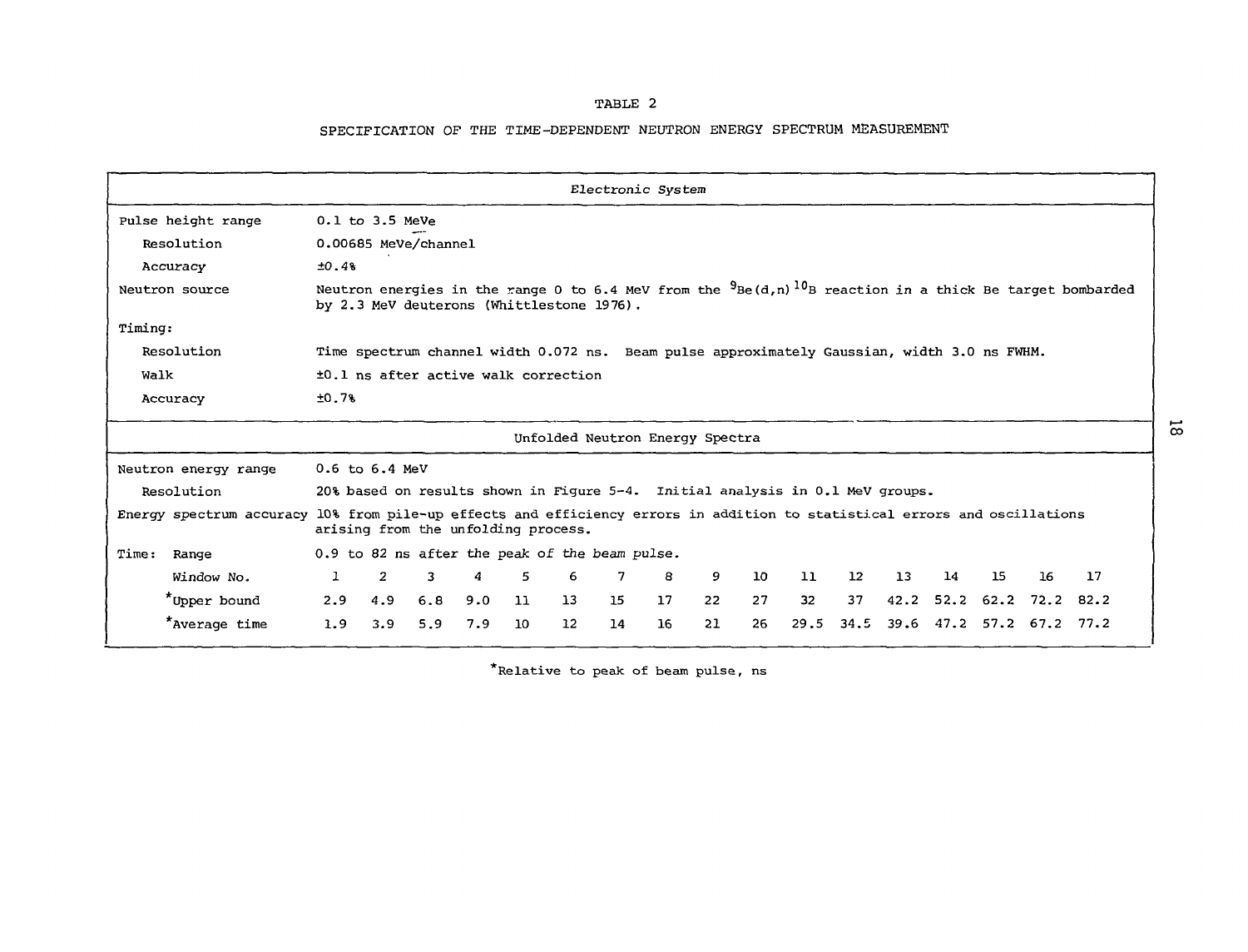| ABLE |  |
|------|--|
|------|--|

ENERGY BOUNDARIFS FOR REGROUPED NEUTRON ENERGY SPECTRA

| Group<br>No.            | Boundary<br>(MeV) | Centre<br>(MeV) |
|-------------------------|-------------------|-----------------|
|                         | 0.6               |                 |
| 1                       |                   | 0.8             |
| $\overline{\mathbf{c}}$ | 1.0               | 1.25            |
|                         | 1.5               |                 |
| 3                       |                   | 1.75            |
|                         | 2.0               |                 |
| 4                       | 2.5               | 2.25            |
| 5                       |                   | 2.75            |
|                         | 3.0               |                 |
| 6                       | 3.5               | 3.25            |
| 7                       |                   | 4.0             |
|                         | 4.5               |                 |
| 8                       | 5.5               | 5.0             |
| 9                       |                   | 5.95            |
|                         | 6.4               |                 |
|                         |                   |                 |

 $\overline{a}$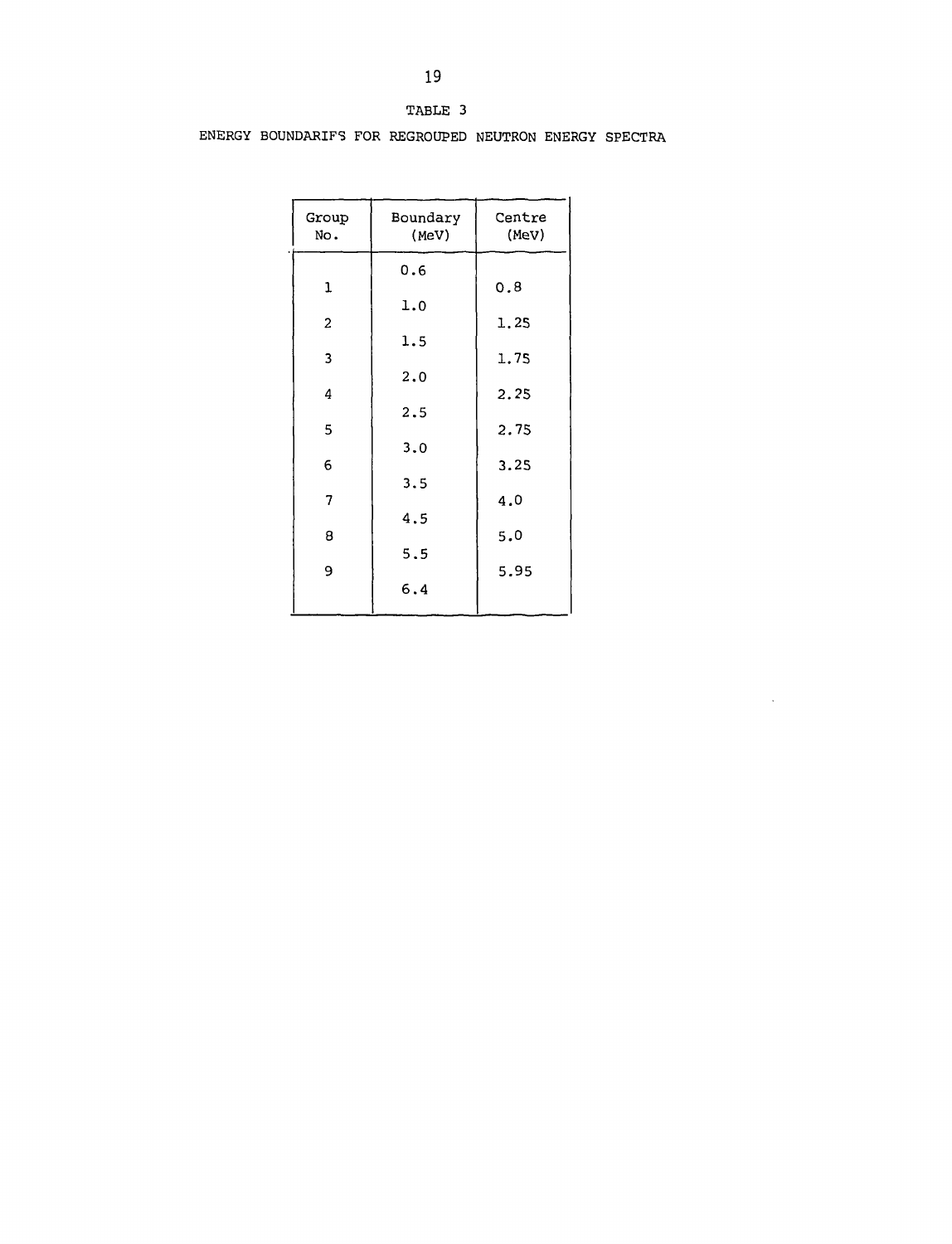

SECTIONS FOR 235U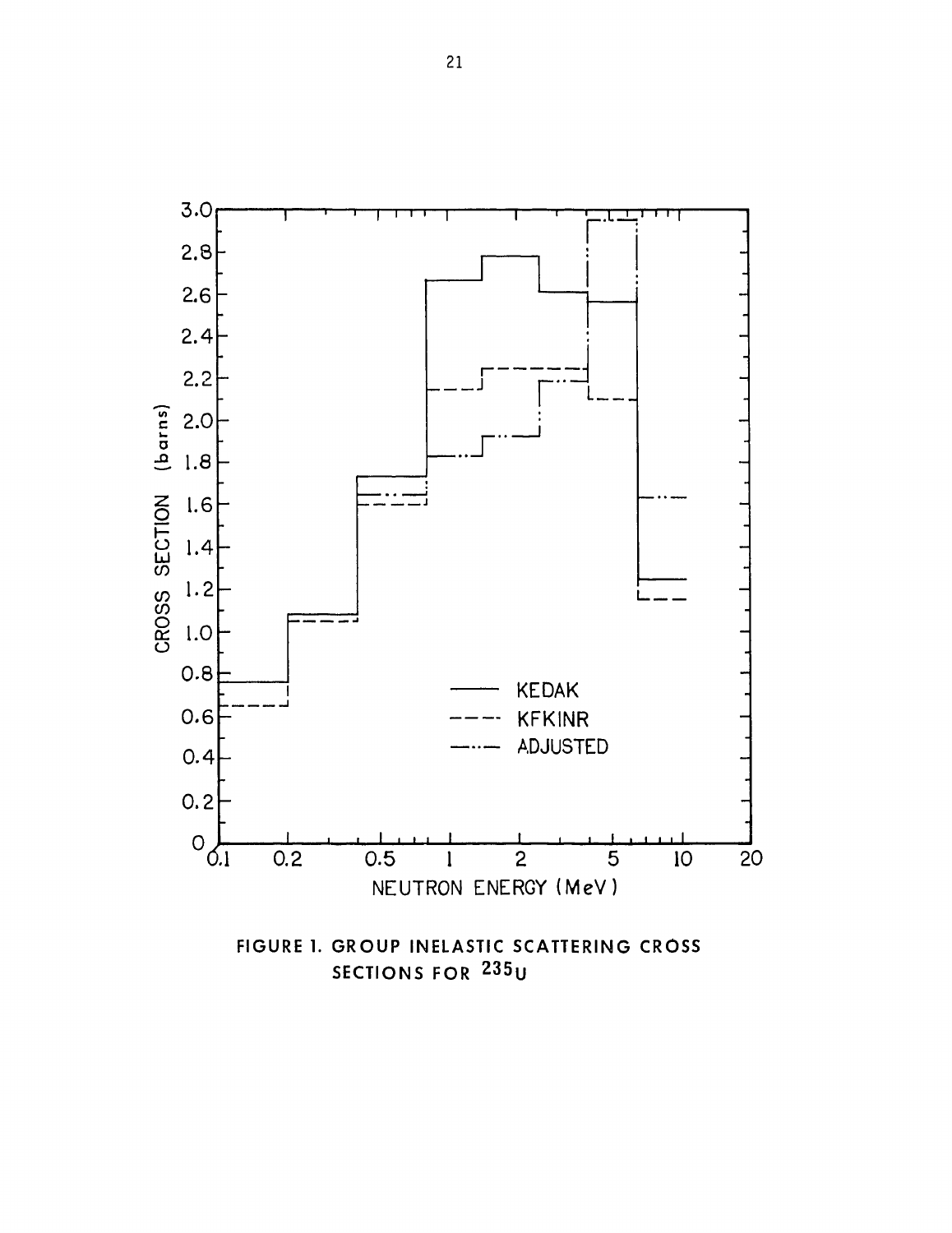

**FIGURE 2. THE SCINTILLATOR PROBE**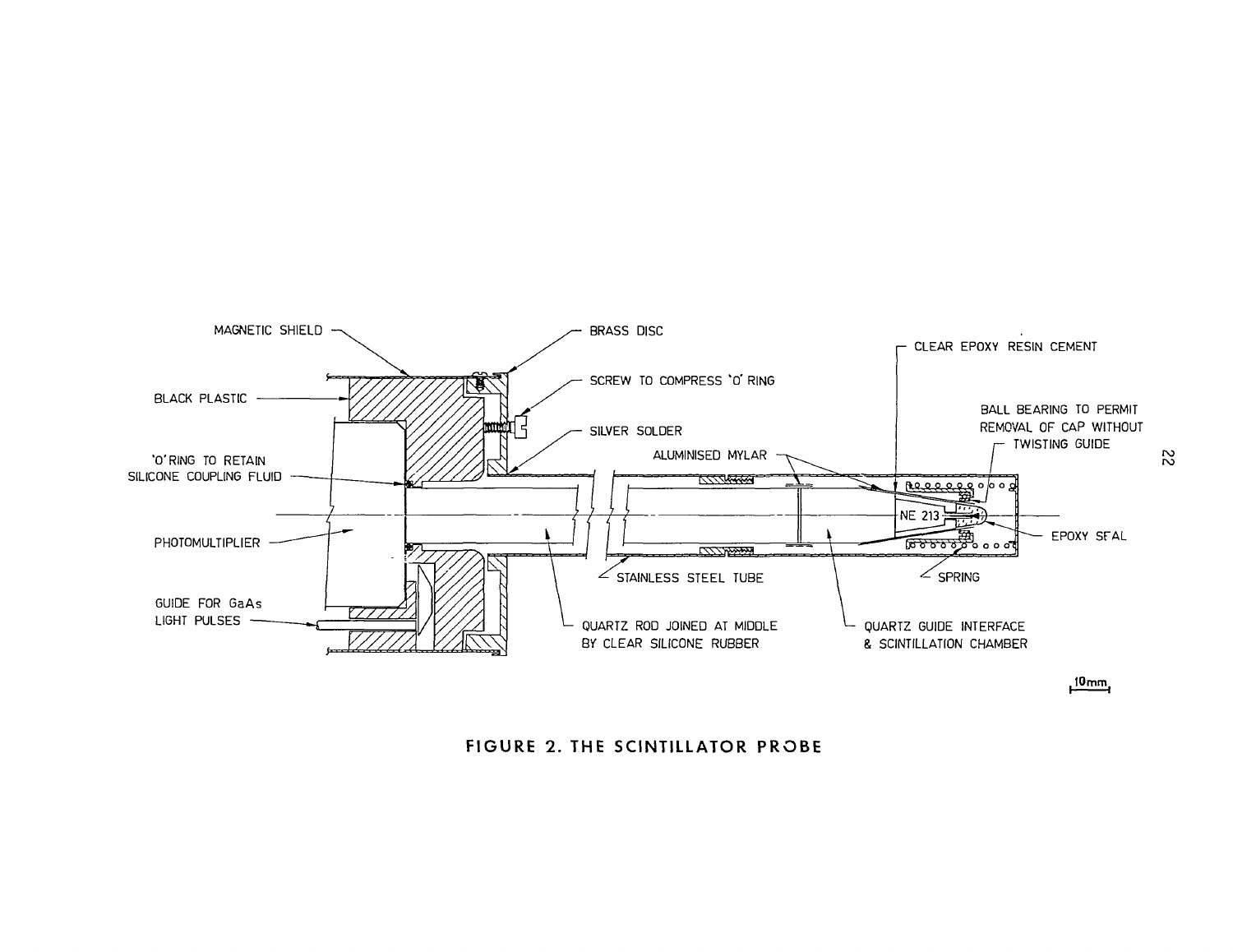

## FIGURE 3. SCHEMATIC DIAGRAM OF THE URANIUM ASSEMBLY AND SOME ASSOCIATED FACILITIES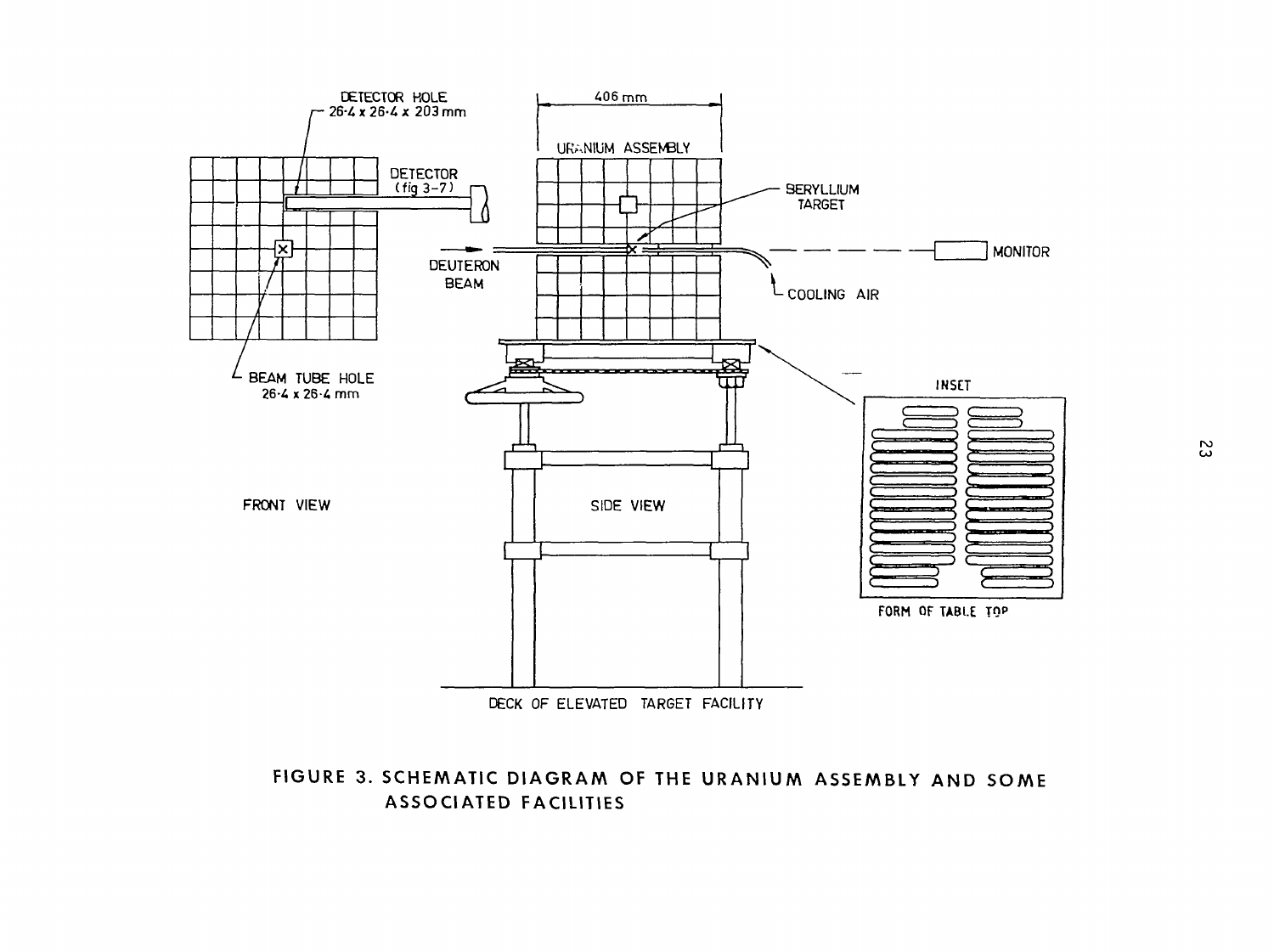

## **FIGURE 4. SCHEMATIC DIAGRAM OF THE TIME-DEPENDENT NEUTRON ENERGY SPECTRUM MEASUREMENT SYSTEM**

 $\overline{b}$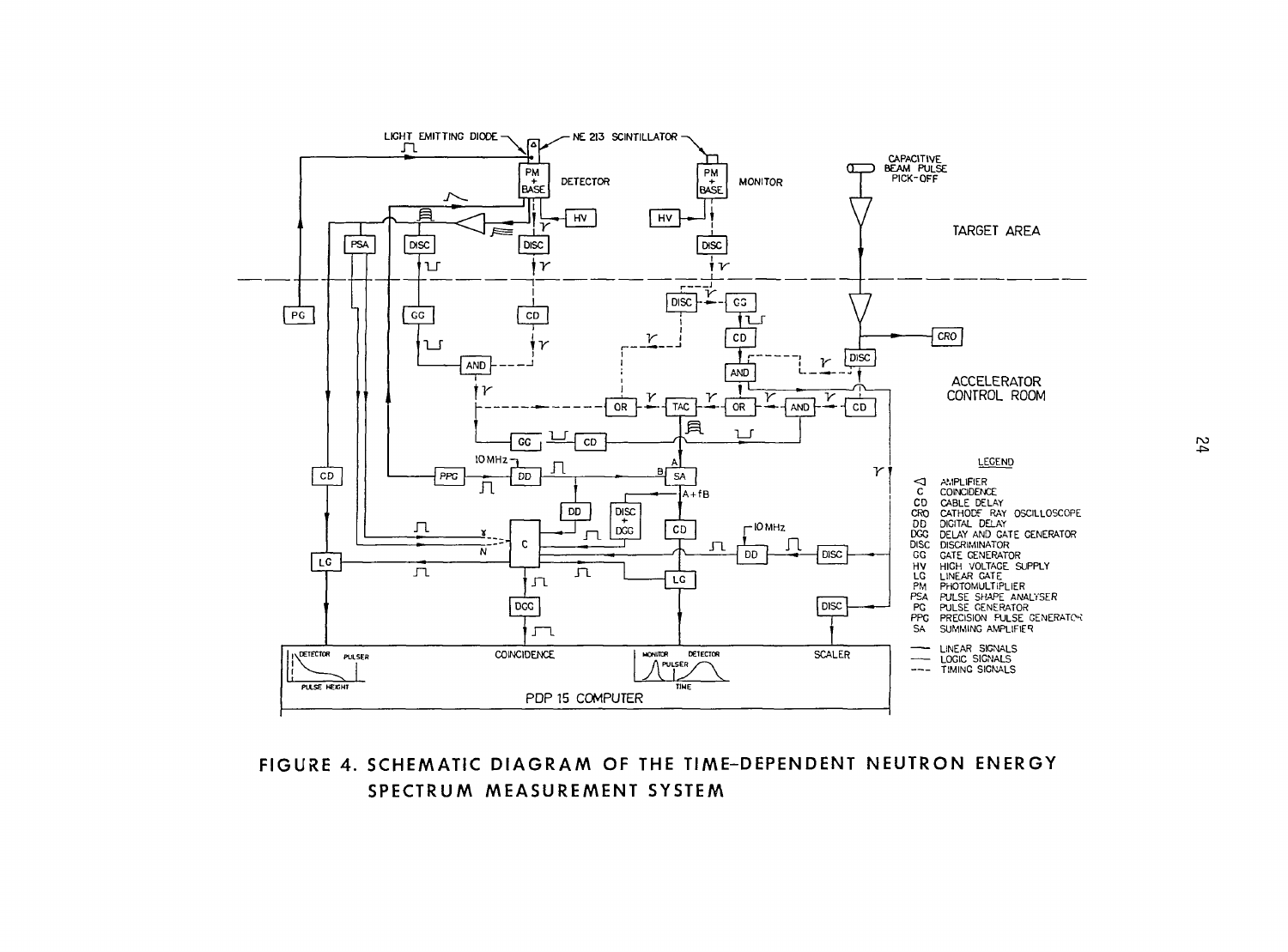

FIGURE 5. RANGE AND AVERAGE % PILE-UP VERSUS TIME AFTER BEAM PULSE



FIGURE 6. TIME RESPONSE OF SCINTILLATOR DETECTOR IN URANIUM STACK CALCULATED BY MONTE **CARLO CODE**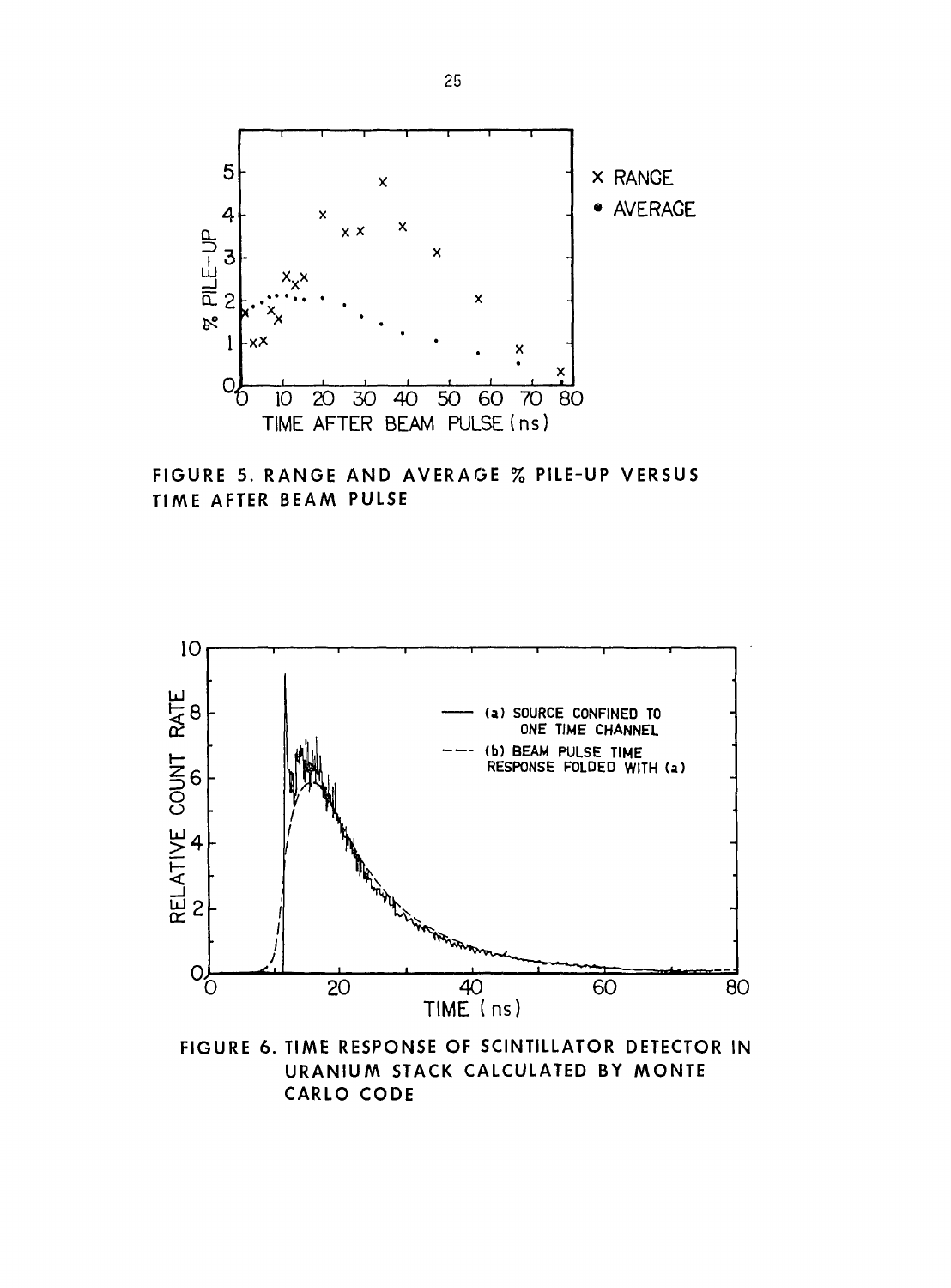

**SPECTRA FROM TIME WINDOW AT 12ns**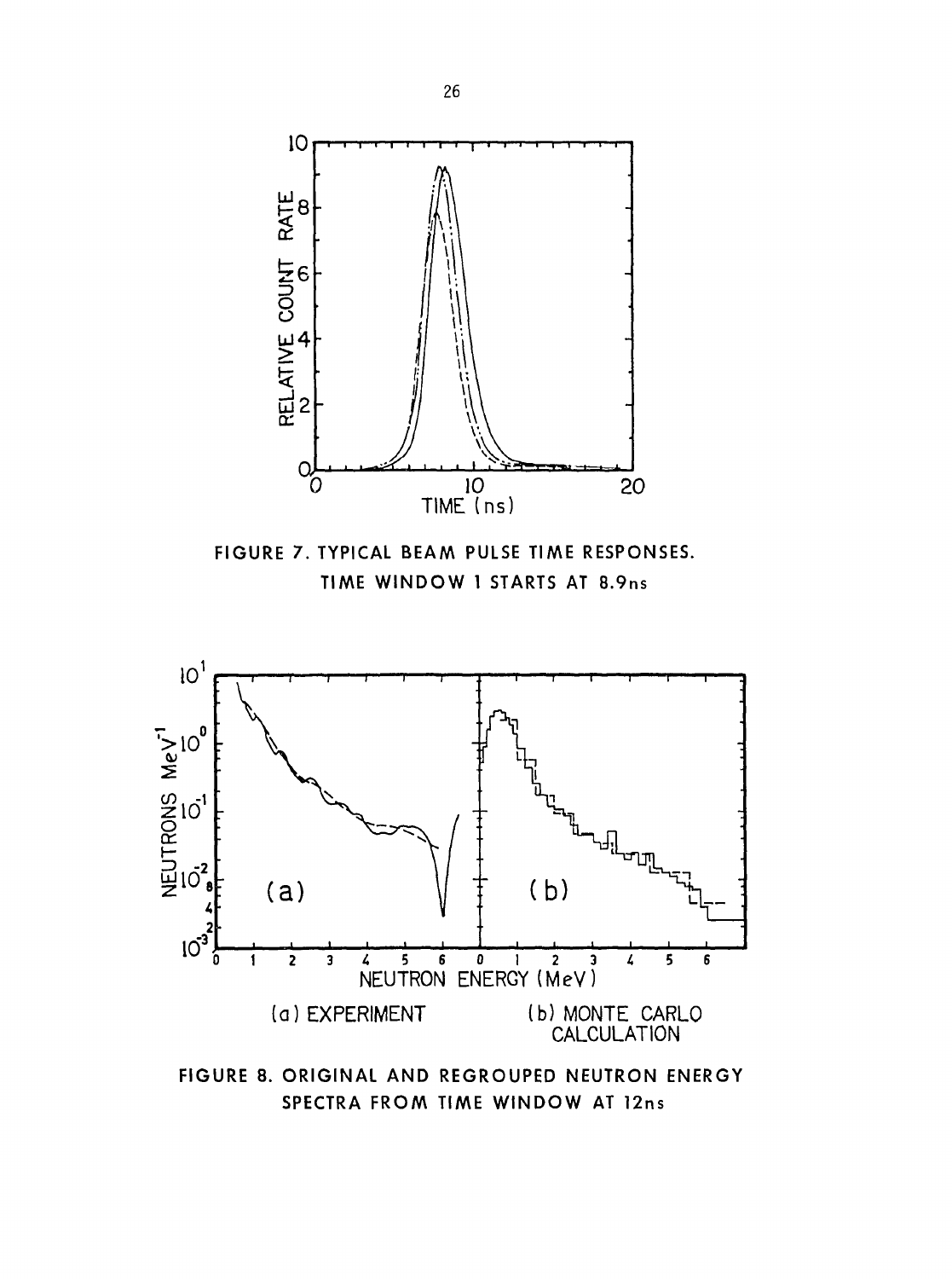

FIGURE 9. NEUTRON ENERGY SPECTRA IN URANIUM STACK 1.9 TO 12ns AFTER THE BEAM PULSE PEAK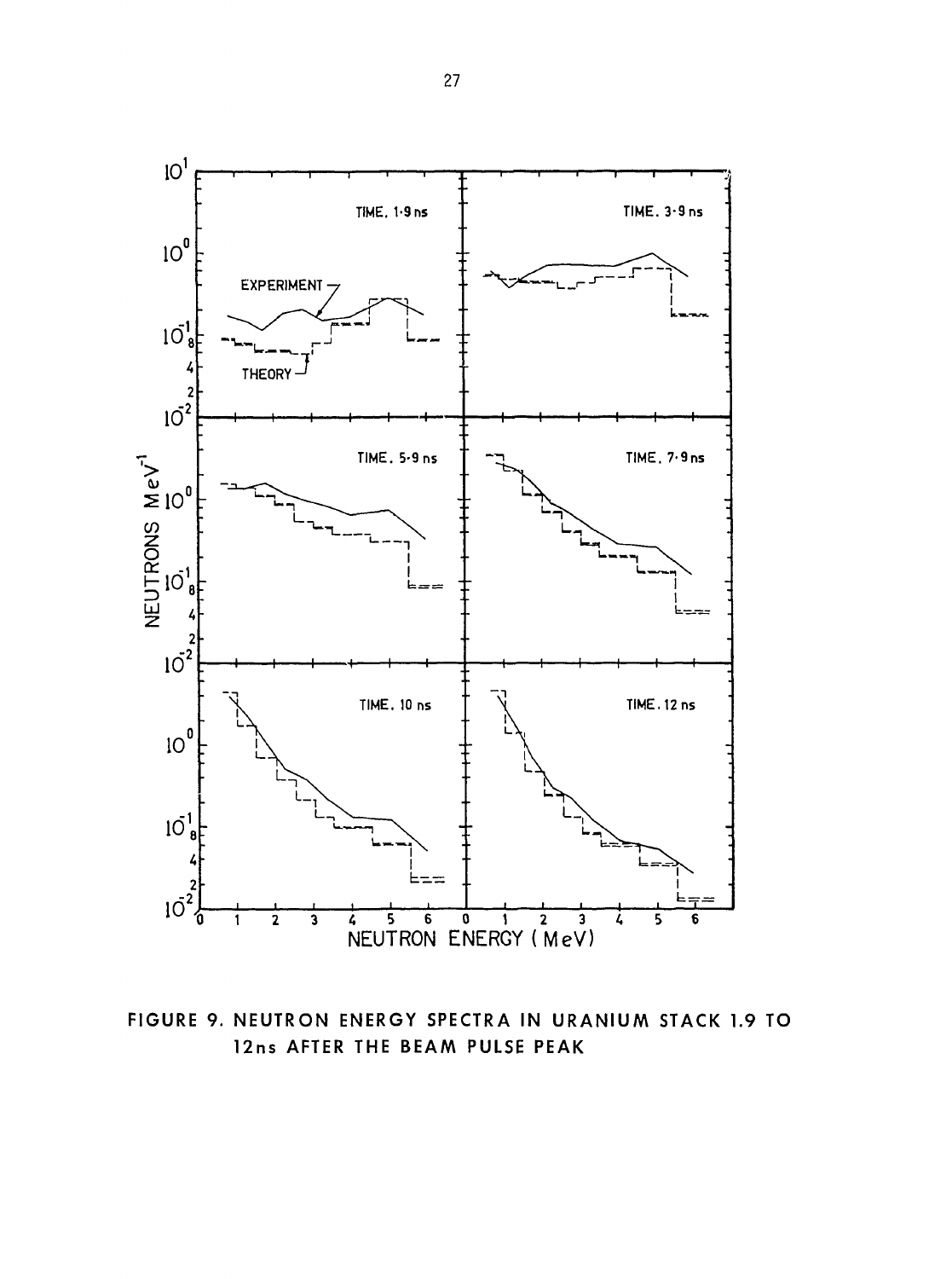

FIGURE 10. NEUTRON ENERGY SPECTRA IN URANIUM STACK 14 TO 34.5 ns AFTER THE BEAM PULSE PEAK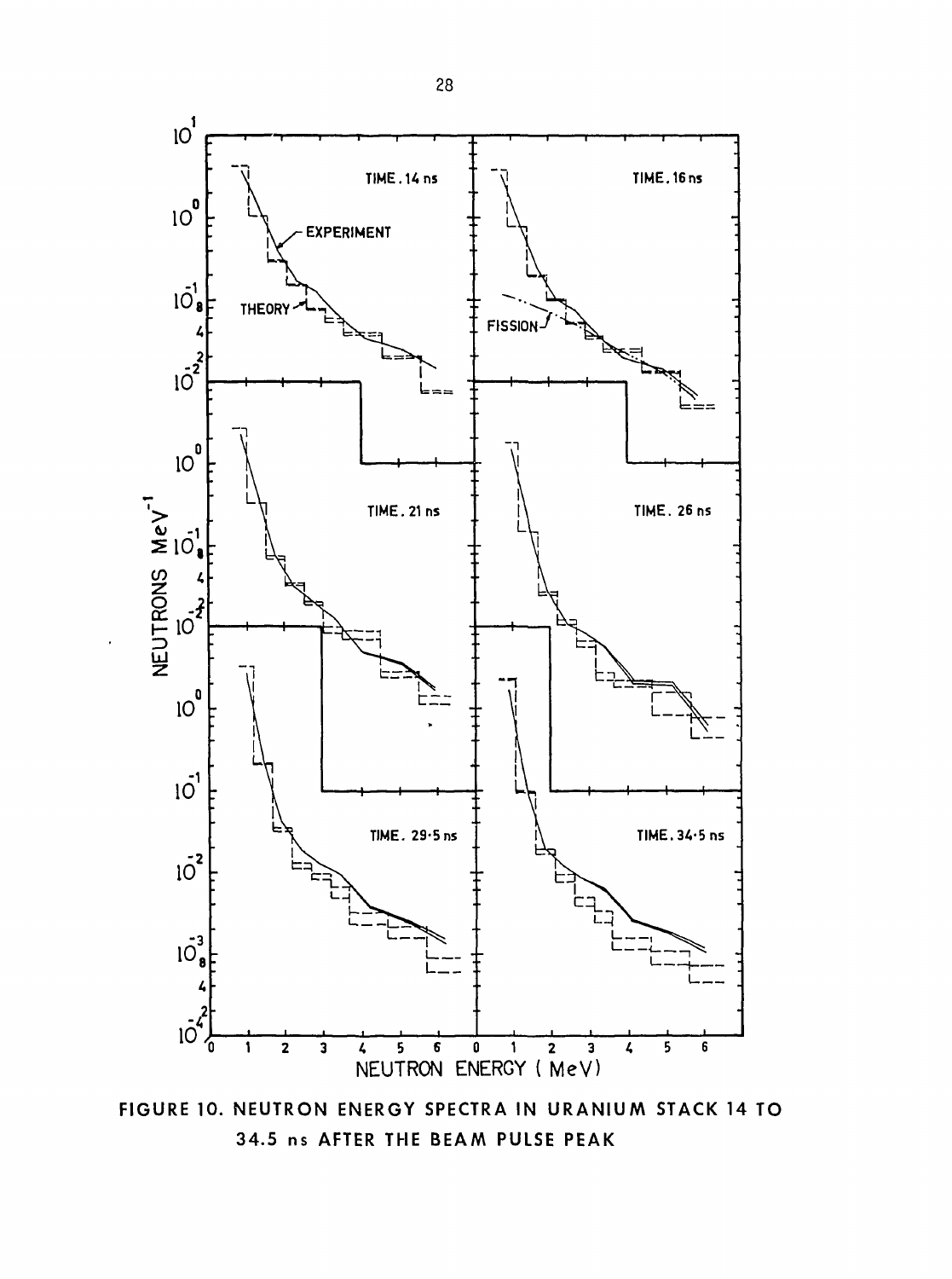

FIGURE 11. NEUTRON ENERGY SPECTRA IN URANIUM STACK 39.6 TO 77.2 ns AFTER THE BEAM PULSE PEAK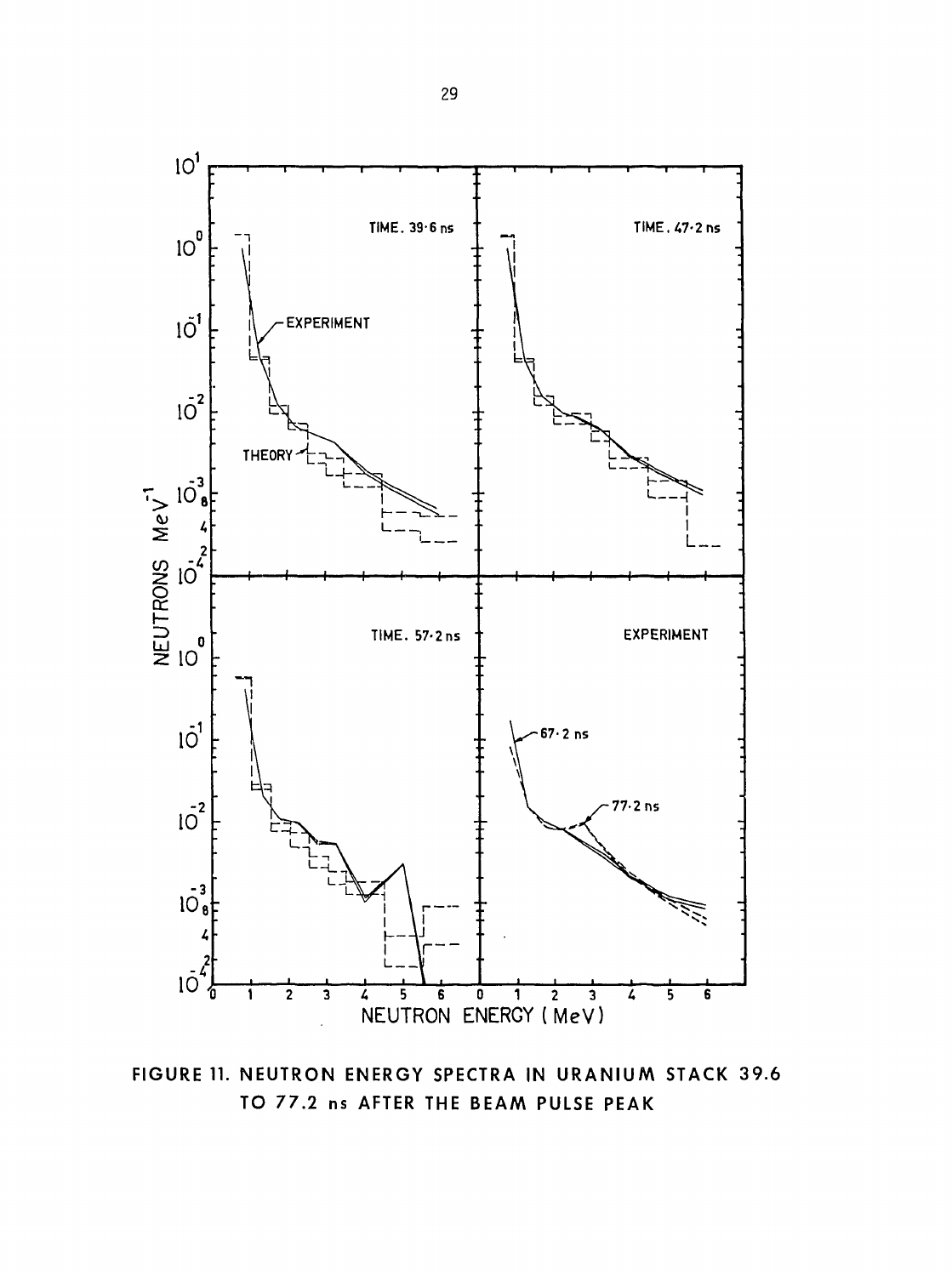

FIGURE 12. COMPARISON OF EXPERIMENTAL AND THEORETICAL NEUTRON ENERGY SPECTRUM SHAPES VERSUS TIME AFTER BEAM PULSE PEAK



FIGURE 13. NEUTRON ENERGY ABOVE WHICH SPECTRUM MATCHES FISSION SPECTRUM VERSUS TIME AFTER BEAM PULSE PEAK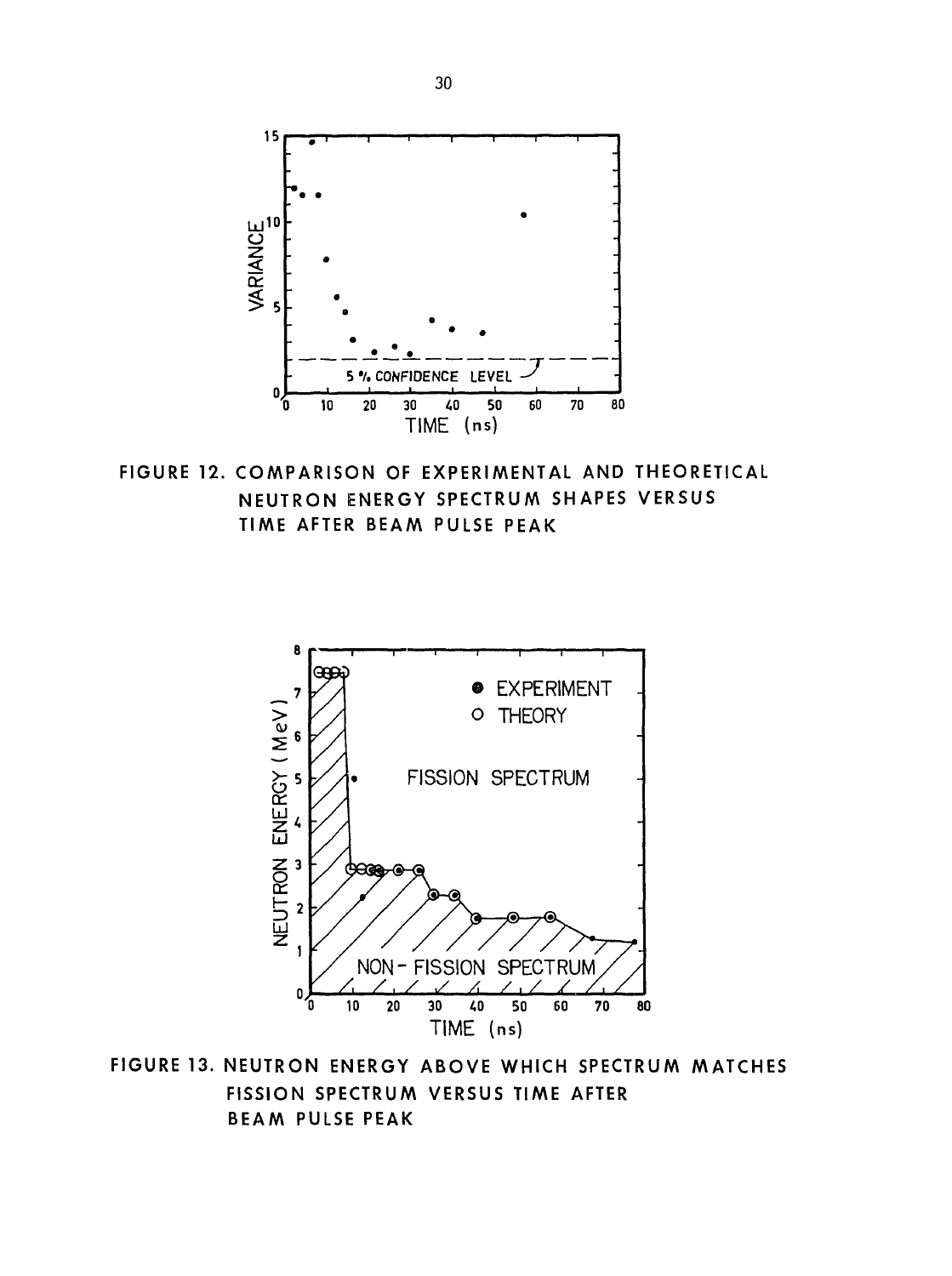

**FIGURE 14. THE RELATIVE EFFICIENCIES (a) AND TIME SPECTRA (b) OF THREE DETECTORS . NORMALISATION OF ALL CURVES ARBITRARY**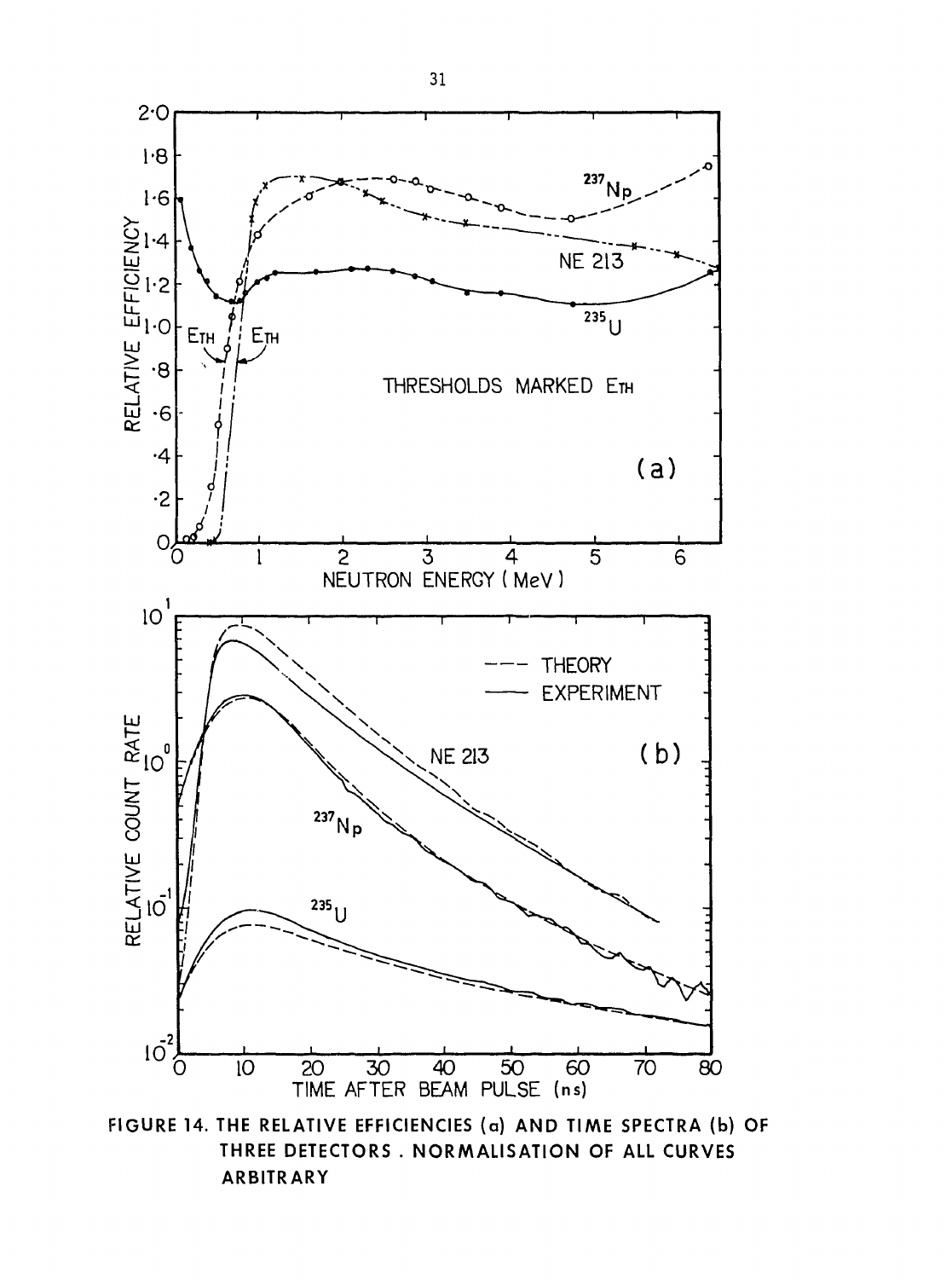APPENDIX A

#### LISTING OF FOCAL PROGRAM 'WALK'

LIST WALK SWX CPHA-F<br>
CPHA-F<br>
UI.02 COMMON CI,C2,AV,SM1,SM2,HALF,CZ,NL,SX,SY,SXY,SXY,M,B,NCAL,PH<br>
01.02 COMMON (PHC,1,1,220),(CHC,1,1,2,220)<br>
UI.05 COMMON (CHT,1,1,220),(TS,1,1,200),(F,NDW,W,WS.NWI,WT,WSS<br>
01.06 COMMON (CHT,1,1,220),(TT 02105 (ARAC II 3115-0211) (1991) 11, 1992 (1992) (1992) (1992) (1992) (1992) (1992) (1992) (1992) (1992) (1992) (1992) (1992) (1992) (1992) (1992) (1992) (1992) (1992) (1992) (1992) (1992) (1992) (1992) (1992) (1992) (19 20.31 P K=2,NS15 L=K-1;5 G=(TS(K)-TS(L))/(CHT(K)-CHT(L));0 cl<br>20.31 P K=2,NS15 L=K-1;5 G=(TS(K)-G\*(M-CHT(K)))/TCAL+.5;WALK T,MIUSFT NR.M.T<br>22.05 P M=CHT(L),CHT(K))5 T=(TS(K)+G\*(M-CHT(K)))/TCAL+.5;WALK T,MIUSFT NR.M.T<br>22.05

33

(Continued)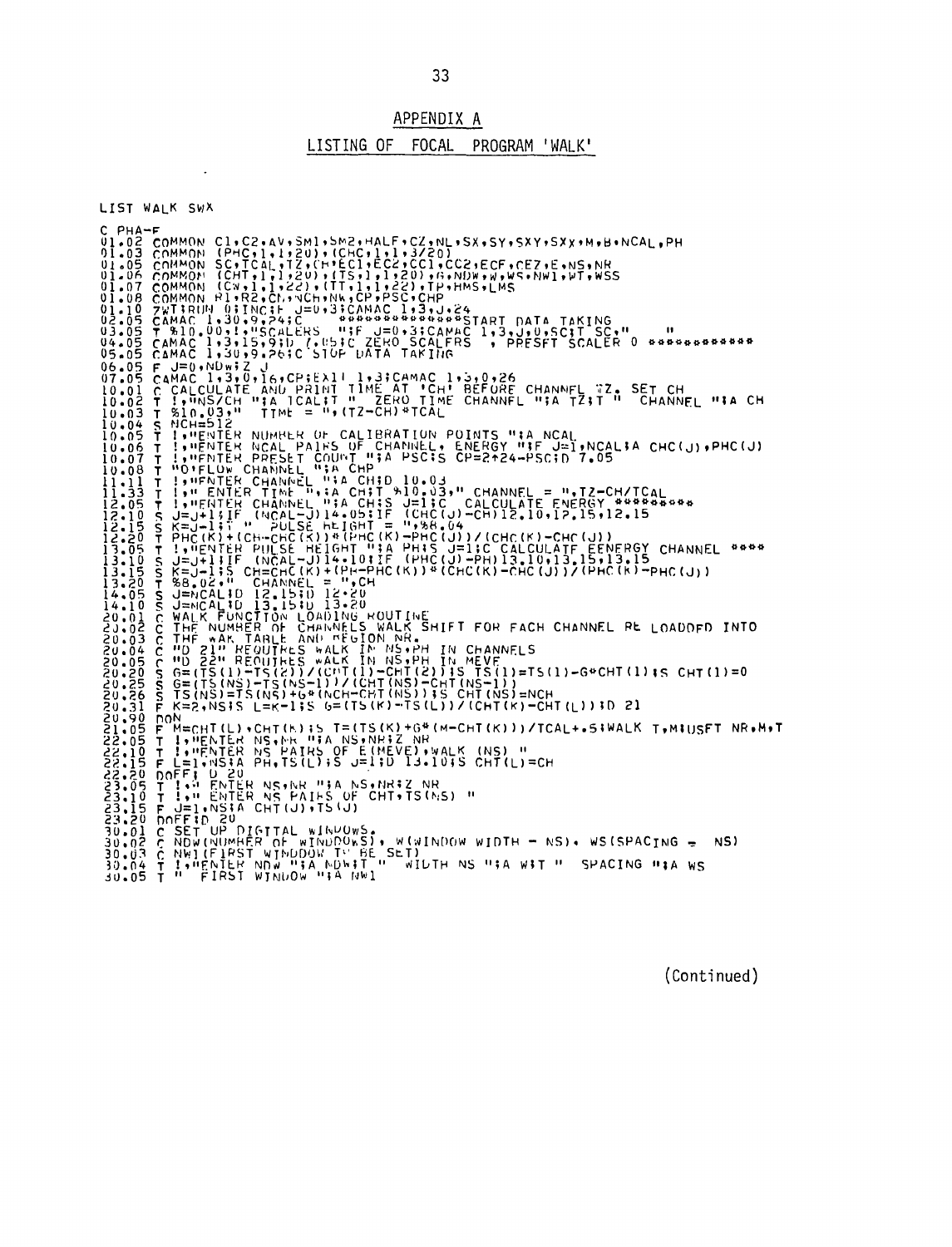30.10 S WT=FITR(W/TCAL);S WSS=W+WS<br>30.15 F I=1,NDW;S CT=1\*WSS/TCAL;S CW(I)=TZ-CI<br>30.20 F I=1,NDW;S NW=NW1+1-4;DW NW;WT.CW(I)<br>31.05 T I:" ENTER TIME ZERO CHANNEL ";A TZ;D 30<br>33.16 C SET UP WINDOW MARKELS FOR PLOT NK,CW(J),1 33.10 T. IT MESITON WAS RRPP J2.1, WORKET NET WATER (2019)1000<br>2011 USE THE REAL OF A CONTRACT OF THE HALF PEODIC OF A COMPTON FROM THE PEAK<br>2010 CORPORATION TO THE PARAMOLIT OF THE THEORY OF A COMPTON FROM THE PEAK<br>2010 T !, MREFION MIA NRIA MIS P=N/M<br>T !, MREFION MIA NRIA MIS P=N/M<br>F J=1,1023:S X=FGCH(J+NR)\*R=FGCH(J+NR);USFT 11,J+X  $50.05$ 91.05 C COMPARE REGITY THE RAILWAY 114 RIND-PER CHANNEL "14 IL<br>10.06 C THIS PAAITGE A CHANNEL "14 CNIT "UPPER CHANNEL "14 IL<br>10.15 T I, WORMALISE A CHANNEL "14 CNIT "UPPER CHANNEL "14 IL<br>71.25 T J=1,1115 X=FGCH(CN-R1);5 Y=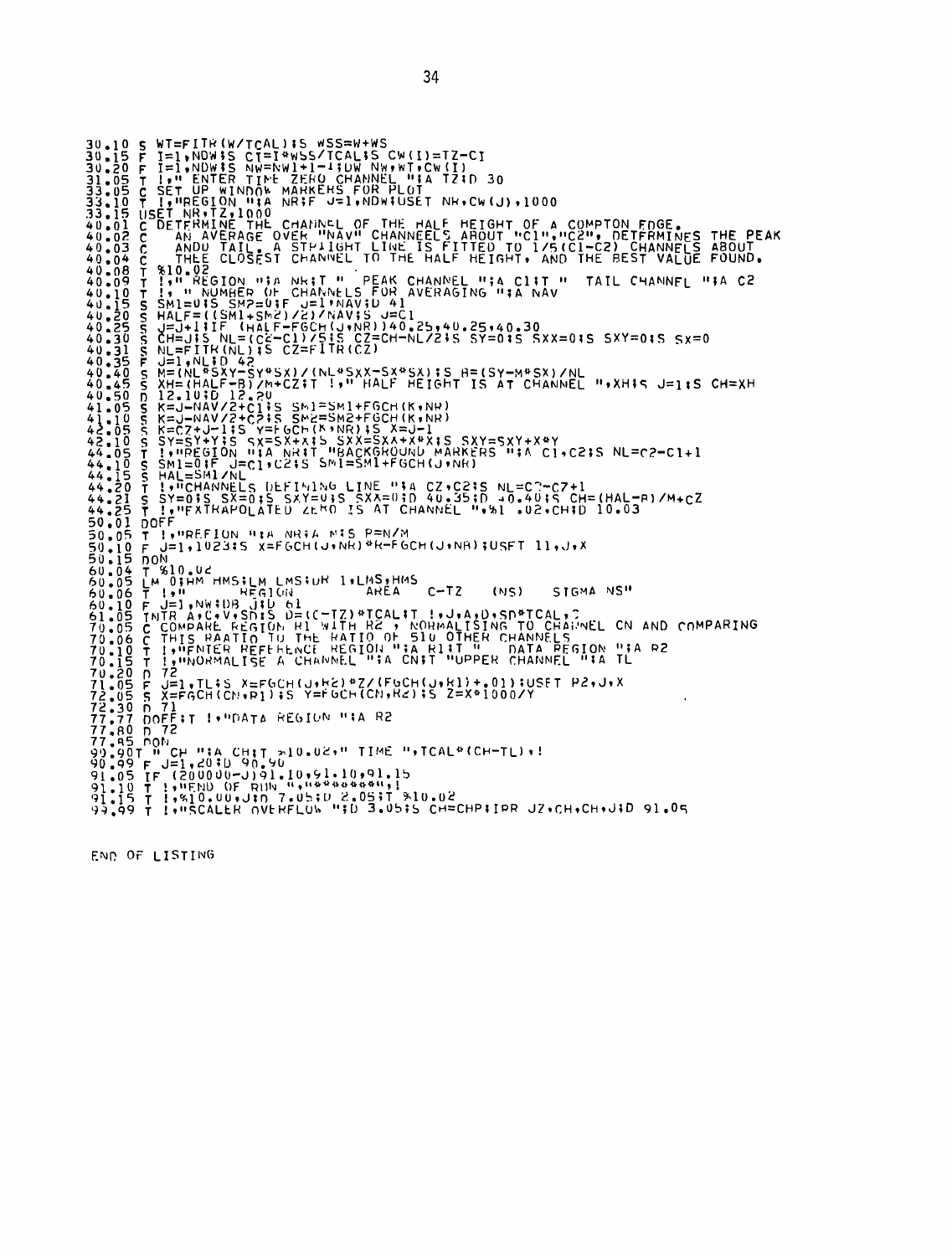### APPENDIX B THE TIME-DEPENDENT NEUTRON ENERGY SPECTRA

The following tables contain the neutron energy spectra for each time window, from both experiment and theory. Only the mid points of the energy groups and time windows are given. Full details of these are in Tables 2 and 3 respectively. The experimental results have been divided by  $10^4$ . A scaling factor, F, is quoted with each of the theoretical spectra, which is the factor by which the raw theoretical spectra have been scaled. To obtain the best match to the experiment, a further scaling by 0.4 is required.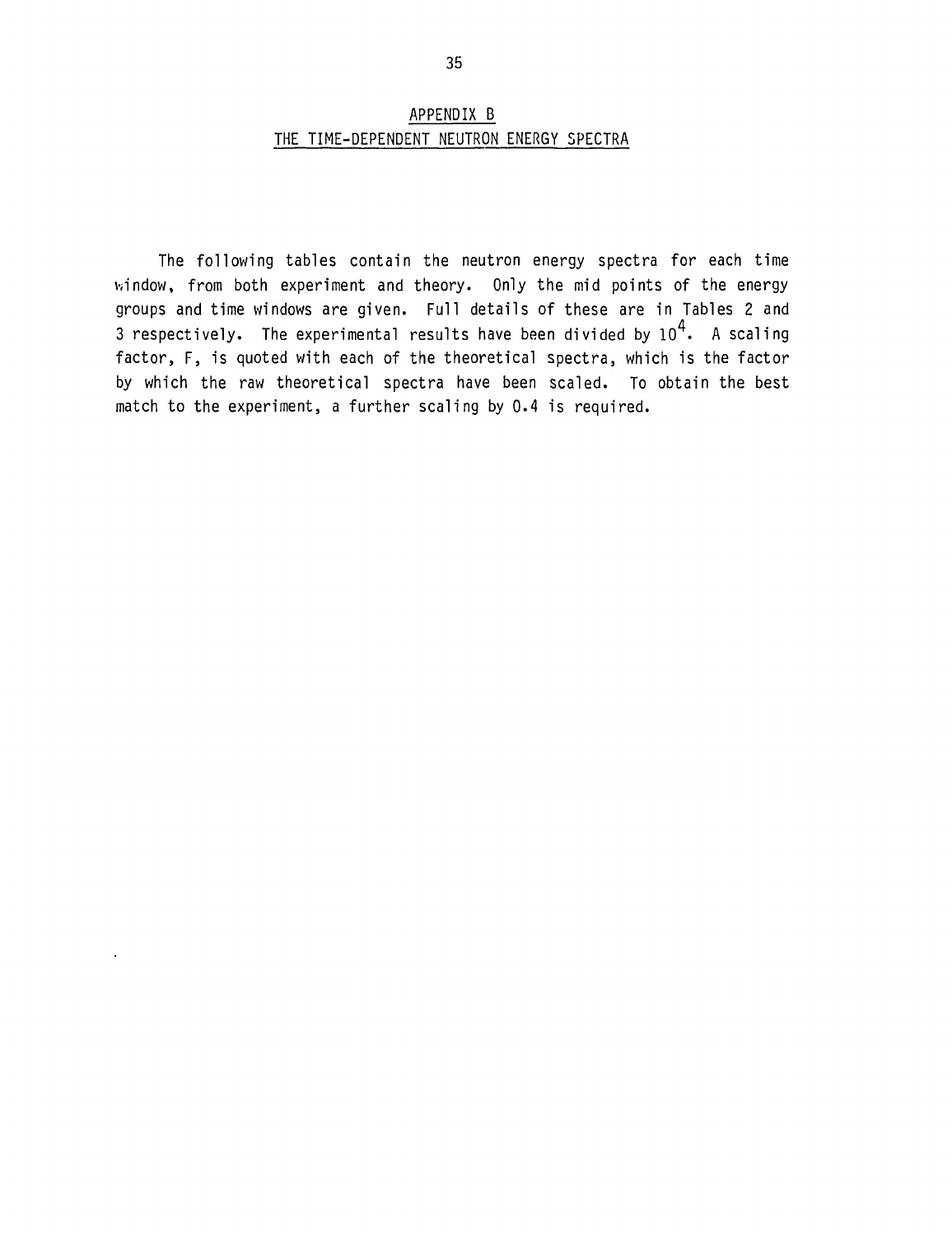#### TABLE Bl

#### EXPERIMENTAL TIME-DEPENDENT NEUTRON ENERGY SPECTRA

| Energy (MeV) | 0.8   | 1.25  | 1.75            | 2.25   | 2.75  | 3.25  | 4.0   |                 | 5.0   |                   | 5.95  |    |
|--------------|-------|-------|-----------------|--------|-------|-------|-------|-----------------|-------|-------------------|-------|----|
| Time         | Flux  | Error | 10%<br>$\equiv$ |        |       |       |       | $*_{E3}$        |       | E%                |       | E% |
| 1.9          | 175.9 | 151.3 | 119.3           | 187.6  | 310.8 | 151.6 | 171.9 | 10              | 290.3 | 10                | 182.5 | 10 |
| 3.9          | 587.0 | 348.6 | 533.4           | 709.0  | 736.9 | 697.3 | 677.5 |                 | 996.6 |                   | 522.5 |    |
| 5.9          | 1385  | 1376  | 1596            | 1230   | 1011  | 885.7 | 660.3 |                 | 747.3 |                   | 343.4 |    |
| 7.9          | 2791  | 2479  | 1642            | 916.8  | 693.6 | 468.3 | 291.0 |                 | 268.2 |                   | 123.6 |    |
| 10           | 3863  | 2348  | 1100            | 515.9  | 403.9 | 241.6 | 134.2 |                 | 121.6 |                   | 52.35 |    |
| 12           | 3966  | 1819  | 681.1           | 310.7  | 223.3 | 128.2 | 67.58 |                 | 54.13 |                   | 27.70 |    |
| 14           | 3699  | 1342  | 413.3           | 177.7  | 129.7 | 70.39 | 35.00 |                 | 25.07 |                   | 14.55 |    |
| 16           | 3278  | 953.0 | 248.3           | 104.1  | 72.54 | 40.40 | 19.68 |                 | 13.94 |                   | 6.71  | 11 |
| 21           | 2233  | 400.2 | 74.90           | 31.94  | 20.74 | 14.39 | 5.41  | 11              | 3.90  | 12                | 1,88  | 14 |
| 26           | 1449  | 169.3 | 28.72           | .11.47 | 8.54  | 5.89  | 2.22  | 13              | 2.11  | $12 \overline{ }$ | 0.65  | 21 |
| 29.5         | 2703  | 243.8 | 40.43           | 19.16  | 13.10 | 9.99  | 4.05  | 11              | 2.67  | 12                | 1.60  | 14 |
| 34.5         | 1732  | 114.8 | 20.39           | 11.73  | 8.19  | 6.54  | 2.65  | 12              | 1.85  | 13                | 1.13  | 15 |
| 39.6         | 969.8 | 47.14 | 11.82           | 6.43   | 5.30  | 4.22  | 1.97  | 12              | 1.06  | 15                | 0.67  | 18 |
| 47.2         | 1013  | 43.64 | 15.74           | 10.23  | 8.38  | 6.25  | 3.03  | 12              | 1.72  | 13                | 1.08  | 15 |
| 57.2         | 405.6 | 20.99 | 10.52           | 9.61   | 5.61  | 5.39  | 1.17  | 17              | 3.06  | 11                | 0.01  | 13 |
| 67.2         | 167.5 | 14.70 | 9.52            | 7.66   | 5.31  | 3.86  | 2.01  | 12 <sup>2</sup> | 1.13  | 15                | 0.90  | 15 |
| 77.2         | 80.3  | 13.94 | 8.21            | 7.88   | 9.11  | 4.48  | 2.05  | 12 <sup>2</sup> | 1.05  | 15                | 0.61  | 20 |
|              |       |       |                 |        |       |       |       |                 |       |                   |       |    |

\*Percentage error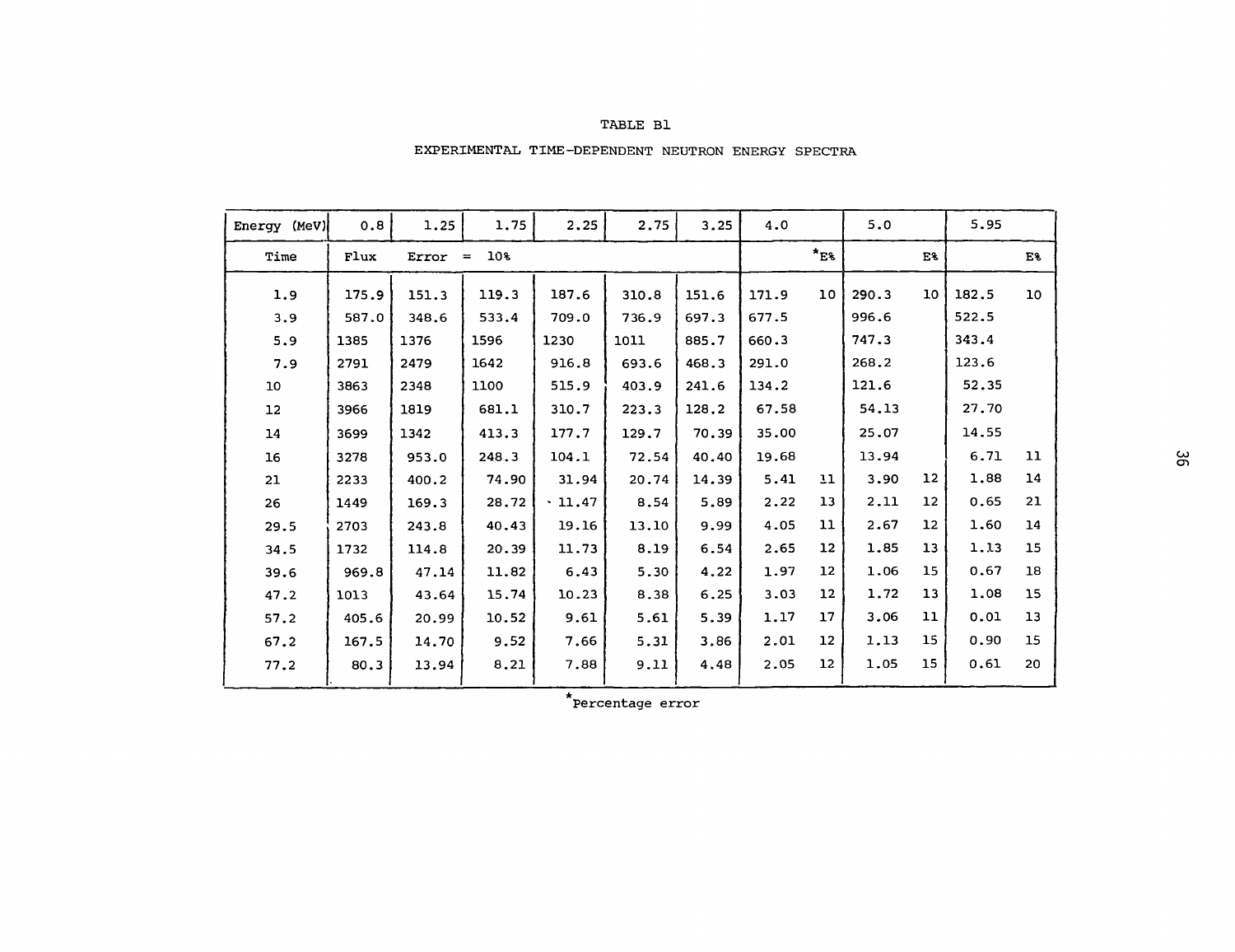| (MeV)<br>Energy |                                   | 0.8   |                | 1.25  |                | 1.75              |                | 2.25   |     | 2.75   |                 | 3.25   |                 | 4     |                 | 5      |    | 5.95              |    |
|-----------------|-----------------------------------|-------|----------------|-------|----------------|-------------------|----------------|--------|-----|--------|-----------------|--------|-----------------|-------|-----------------|--------|----|-------------------|----|
| Time            | Scale<br>Factor<br>$x_{10}^{-12}$ | Flux  | $x_{E3}$       | Flux  | E%             | Flux              | E%             | Flux   | E%  | Flux   | E%              | Flux   | E%              | Flux  | E%              | Flux   |    | $E\$ $F$ $l$ $ux$ | E% |
| 1.9             | 1.597                             | 362.3 | 3              | 318.2 | 31             | 267.2             | 4              | 256.4  | 21  | 240.3  | 31              | 326.6  | 2 Ì             | 557.6 |                 | 1,1098 |    | 1,358.2           | 3  |
| 3.9             | 1.250                             | 1671  | $\overline{2}$ | 1515  |                | 211387            |                | 311408 |     | 211149 | 21              | 1329   | $\overline{2}$  | 1564  |                 | 11966  |    | 1,546.5           | 6  |
| 5.9             | 1.329                             | 5174  | $\overline{2}$ | 4643  |                | 113717            | 21             | 12911  |     | 211814 |                 | 211529 | $\overline{2}$  | 1261  |                 | 211011 |    | 21296.6           | 7  |
| 7.9             | 1.261                             | 11030 | $\mathbf{1}$   | 7010  |                | 113633            | $\overline{2}$ | 2221   | ا 2 | 1284   | 2١              | 911.9  | 41              | 644.6 | 31              | 411.0  |    | 2136.2            | 6  |
| 10              | 1.349                             | 14920 | $\mathbf{1}$   | 5920  | 2              | 2383              |                | 21312  | 21  | 737.5  | 3 I             | 465.6  | 31              | 339.5 | $\overline{4}$  | 212.3  | 4  | 79.8              | 11 |
| 12              | 1.271                             | 14290 | $\mathbf{1}$   | 4445  |                | 211495            | 3.             | 766.3  | 31  | 414.9  | 41              | 266.5  | 5               | 191.9 | 5 <sub>l</sub>  | 113.3  | 7  | 42.3              | 9  |
| 14              | 1.176                             | 12330 | $\mathbf{1}$   | 3032  | 2              | 880.6             | 3              | 446.8  | 31  | 227.5  | 4               | 171.6  | 10 <sub>o</sub> | 114.2 | 8               | 58.3   | 8  | 22.2              | 8  |
| 16              | 1.089                             | 10190 | $\mathbf{1}$   | 2030  | $\overline{2}$ | 527.1             | 3              | 267.4  | 4   | 138.0  | 5 I             | 95.4   | 10 <sup>1</sup> | 64.8  | 8               | 34,4   | 5. | 13.4              | 9  |
| 21              | 1.009                             | 6637  | $\overline{2}$ | 820.8 | 3              | 185.5             | 8              | 87.3   | 6   | 51.2   | 9               | 25.0   | 15              | 22.6  | 21              | 7.1    | 15 | 3.6               | 21 |
| 26              | 1.038                             | 4497  | $\overline{2}$ | 376.7 | 4              | 66.6              | 8              | 31.7   | 15  | 17.0   | 14 <sup>1</sup> | 7.2    | 20              | 5.6   | 17 <sup>1</sup> | 4.0    | 48 | 2.0               | 45 |
| 29.5            | 1.093                             | 8799  | $\overline{2}$ | 567.7 | 4              | 94.5              | ۰9۰            | 35.5   | 14  | 26.4   | 16 <sup>°</sup> | 18.0   | 27              | 8.5   | 26              | 6.0    | 29 | 2.4               | 35 |
| 34.5            | 1.053                             | 5189  | $\overline{2}$ | 255.7 | 6              | 50.8              | 14             | 24.3   | 21  | 12.7   | 22              | 8.6    | 27              | 3.9   | 26              | 2.6    | 30 | 1.8               | 40 |
| 39.6            | 0.878                             | 3107  | $\overline{2}$ | 98.9  | 7              | 24.6              | 18             | 15.3   | 17  | 6.6    | 24              | 5.8    | 38              | 3.7   | 31              | 1.2    | 40 | 1.1               | 50 |
| 47.2            | 0.884                             | 3080  | 3.             | 96.5  | 10             | 33.9              | 21             | 19.3   | 19  | 20.8   | 27              | 12.8   | 26              | 5.9   | 24 <sup>1</sup> | 3.1    | 37 | 0.5               | 66 |
| 57.2            | 0.866                             | 1217  | 3              | 59.8  | 15             | 19.6 <sub>1</sub> | 19             | 15.5   | 36  | 7.8    | 26              | 5.2    | 32              | 3.8   | $+301$          | 0.8    | 60 | 1.9               | 66 |

## TABLE B2

MONTE CARLO CALCULATION OF TIME-DEPENDENT NEUTRON ENERGY SPECTRA

**Percentage error**